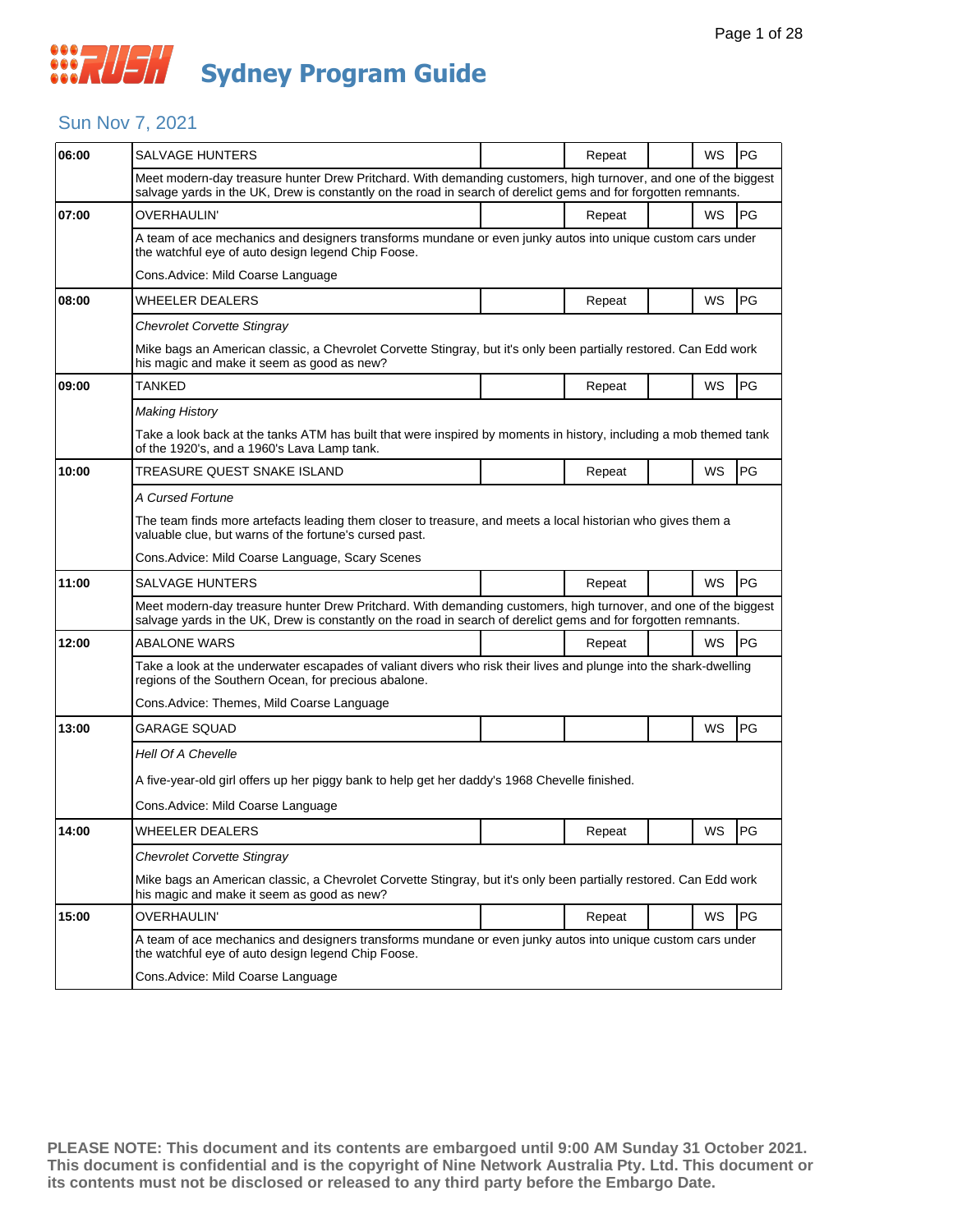### Sun Nov 7, 2021

| 16:00 | <b>TOP GEAR</b>                                                                                                                                                                                                                                       | Captioned | Repeat |  | WS. | <b>IPG</b> |  |  |
|-------|-------------------------------------------------------------------------------------------------------------------------------------------------------------------------------------------------------------------------------------------------------|-----------|--------|--|-----|------------|--|--|
|       | Paddy and Freddie head to Borneo for a jungle adventure with the Gurkhas, in a pair of very rare, very cheap old<br>cars. Chris Harris tries out the world's most luxurious SUV, the Rolls-Royce Cullinan, while Bob Mortimer is the<br>studio quest. |           |        |  |     |            |  |  |
|       | Cons.Advice: Mild Coarse Language                                                                                                                                                                                                                     |           |        |  |     |            |  |  |
| 17:30 | TANKED                                                                                                                                                                                                                                                |           | Repeat |  | WS  | l PG       |  |  |
|       | <b>Making History</b>                                                                                                                                                                                                                                 |           |        |  |     |            |  |  |
|       | Take a look back at the tanks ATM has built that were inspired by moments in history, including a mob themed tank<br>of the 1920's, and a 1960's Lava Lamp tank.                                                                                      |           |        |  |     |            |  |  |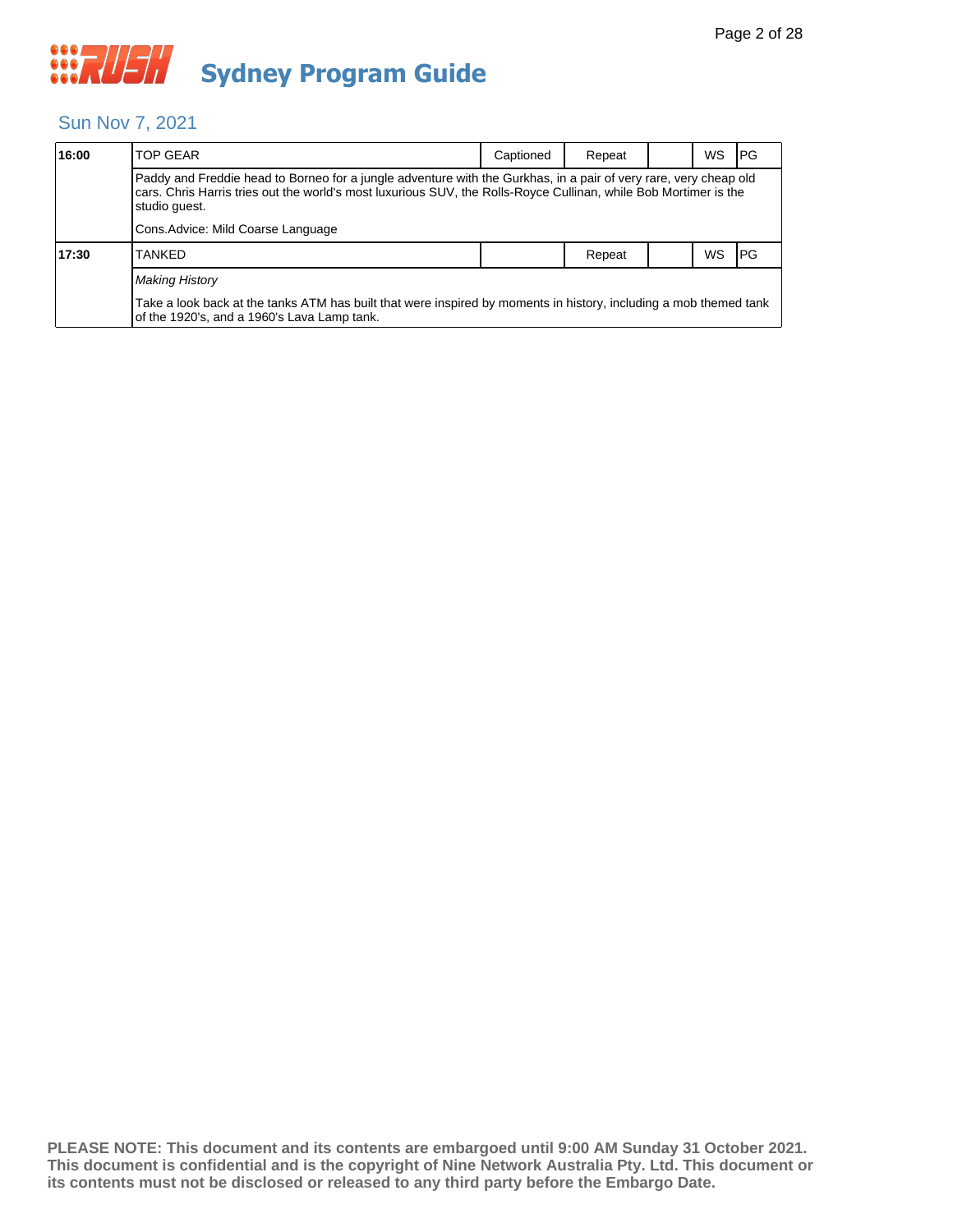### Sun Nov 7, 2021

| 18:30 | WHEELER DEALERS                                                                                                                                                                                                                                                   |           | Repeat |  | WS        | PG        |  |  |  |
|-------|-------------------------------------------------------------------------------------------------------------------------------------------------------------------------------------------------------------------------------------------------------------------|-----------|--------|--|-----------|-----------|--|--|--|
|       | Chevrolet Corvette Stingray                                                                                                                                                                                                                                       |           |        |  |           |           |  |  |  |
|       | Mike bags an American classic, a Chevrolet Corvette Stingray, but it's only been partially restored. Can Edd work<br>his magic and make it seem as good as new?                                                                                                   |           |        |  |           |           |  |  |  |
| 19:30 | <b>WHEELER DEALERS</b>                                                                                                                                                                                                                                            |           |        |  | <b>WS</b> | PG        |  |  |  |
|       | Shop Talk                                                                                                                                                                                                                                                         |           |        |  |           |           |  |  |  |
|       | Mike scours the Internet and local trade rags for bargain-priced modern classic cars needing attention. Edd China<br>applies the elbow grease to bring the cars up to a nearly new condition, allowing Mike to "sell them on" for a profit.                       |           |        |  |           |           |  |  |  |
| 20:30 | <b>IRON RESURRECTION</b>                                                                                                                                                                                                                                          |           | Repeat |  | WS        | PG        |  |  |  |
|       | Grim Reaper                                                                                                                                                                                                                                                       |           |        |  |           |           |  |  |  |
|       | Martin Bros. Customs prepares to transform a 1970 Chevy C10 into a powerful autocross hot rod; Shag and<br>Amanda desperately search for a sturdy cab for the build.                                                                                              |           |        |  |           |           |  |  |  |
|       | Cons.Advice: Mild Coarse Language                                                                                                                                                                                                                                 |           |        |  |           |           |  |  |  |
| 21:30 | JUNKYARD EMPIRE                                                                                                                                                                                                                                                   |           |        |  | <b>WS</b> | PG        |  |  |  |
|       | Never Easy                                                                                                                                                                                                                                                        |           |        |  |           |           |  |  |  |
|       | Andy thinks he's got an easy new way to make money by selling tricked out golf carts to all of his Dad's buddies.<br>Bobby is excited about the carts too and encourages Andy to build one but when the kit arrives Andy realises it's<br>harder than he thought. |           |        |  |           |           |  |  |  |
|       | Cons.Advice: Mild Coarse Language                                                                                                                                                                                                                                 |           |        |  |           |           |  |  |  |
| 22:30 | BITCHIN' BOOT CAMP                                                                                                                                                                                                                                                |           | Repeat |  | WS        | M         |  |  |  |
|       | Fender Bender                                                                                                                                                                                                                                                     |           |        |  |           |           |  |  |  |
|       | It's every contestant for themselves now, starting with a rusted out, dented fender that needs repair. At the last<br>minute, Dave and Kev throw a major-league curveball after they decide that the challenge is a little too easy.                              |           |        |  |           |           |  |  |  |
|       | Cons.Advice: Some Coarse Language                                                                                                                                                                                                                                 |           |        |  |           |           |  |  |  |
| 23:30 | <b>TOP GEAR</b>                                                                                                                                                                                                                                                   | Captioned | Repeat |  | <b>WS</b> | PG        |  |  |  |
|       | Paddy and Freddie head to Borneo for a jungle adventure with the Gurkhas, in a pair of very rare, very cheap old<br>cars. Chris Harris tries out the world's most luxurious SUV, the Rolls-Royce Cullinan, while Bob Mortimer is the<br>studio guest.             |           |        |  |           |           |  |  |  |
|       | Cons.Advice: Mild Coarse Language                                                                                                                                                                                                                                 |           |        |  |           |           |  |  |  |
| 01:00 | <b>STREET OUTLAWS</b>                                                                                                                                                                                                                                             |           | Repeat |  | <b>WS</b> | M         |  |  |  |
|       | Knockin On Heaven's Door                                                                                                                                                                                                                                          |           |        |  |           |           |  |  |  |
|       | The 405's fastest get ready for a huge call-out from out of townDetroit. On race night, everything changes as Chief<br>races Brian "Chucky" Davis, leading to the most devastating crash in Street Outlaws history.                                               |           |        |  |           |           |  |  |  |
|       | Cons.Advice: Adult Themes, Some Coarse Language, Dangerous Behaviour                                                                                                                                                                                              |           |        |  |           |           |  |  |  |
| 02:00 | <b>SALVAGE HUNTERS</b>                                                                                                                                                                                                                                            |           | Repeat |  | WS        | <b>PG</b> |  |  |  |
|       | Meet modern-day treasure hunter Drew Pritchard. With demanding customers, high turnover, and one of the biggest<br>salvage yards in the UK, Drew is constantly on the road in search of derelict gems and for forgotten remnants.                                 |           |        |  |           |           |  |  |  |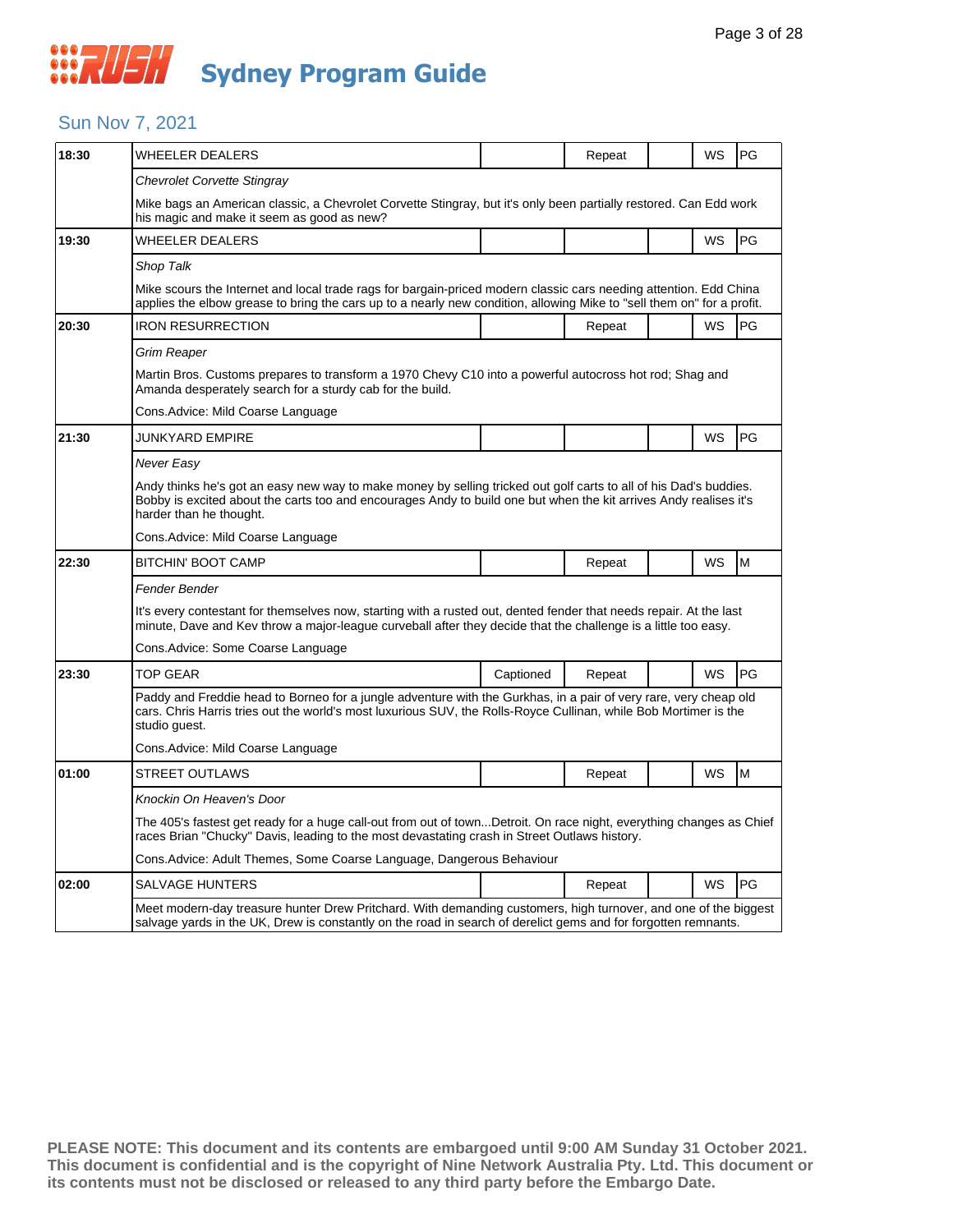#### Sun Nov 7, 2021

| 03:00                                                                                                                                                            | OVERHAULIN'                                                                                                                                                      |  | Repeat |  | WS        | IPG.       |  |  |  |
|------------------------------------------------------------------------------------------------------------------------------------------------------------------|------------------------------------------------------------------------------------------------------------------------------------------------------------------|--|--------|--|-----------|------------|--|--|--|
| A team of ace mechanics and designers transforms mundane or even junky autos into unique custom cars under<br>the watchful eye of auto design legend Chip Foose. |                                                                                                                                                                  |  |        |  |           |            |  |  |  |
|                                                                                                                                                                  | Cons. Advice: Mild Coarse Language                                                                                                                               |  |        |  |           |            |  |  |  |
| 04:00                                                                                                                                                            | <b>WHEELER DEALERS</b>                                                                                                                                           |  | Repeat |  | <b>WS</b> | IPG.       |  |  |  |
|                                                                                                                                                                  | <b>Chevrolet Corvette Stingray</b>                                                                                                                               |  |        |  |           |            |  |  |  |
|                                                                                                                                                                  | Mike bags an American classic, a Chevrolet Corvette Stingray, but it's only been partially restored. Can Edd work<br>his magic and make it seem as good as new?  |  |        |  |           |            |  |  |  |
| 05:00                                                                                                                                                            | TANKED                                                                                                                                                           |  | Repeat |  | WS        | <b>IPG</b> |  |  |  |
|                                                                                                                                                                  | <b>Making History</b>                                                                                                                                            |  |        |  |           |            |  |  |  |
|                                                                                                                                                                  | Take a look back at the tanks ATM has built that were inspired by moments in history, including a mob themed tank<br>of the 1920's, and a 1960's Lava Lamp tank. |  |        |  |           |            |  |  |  |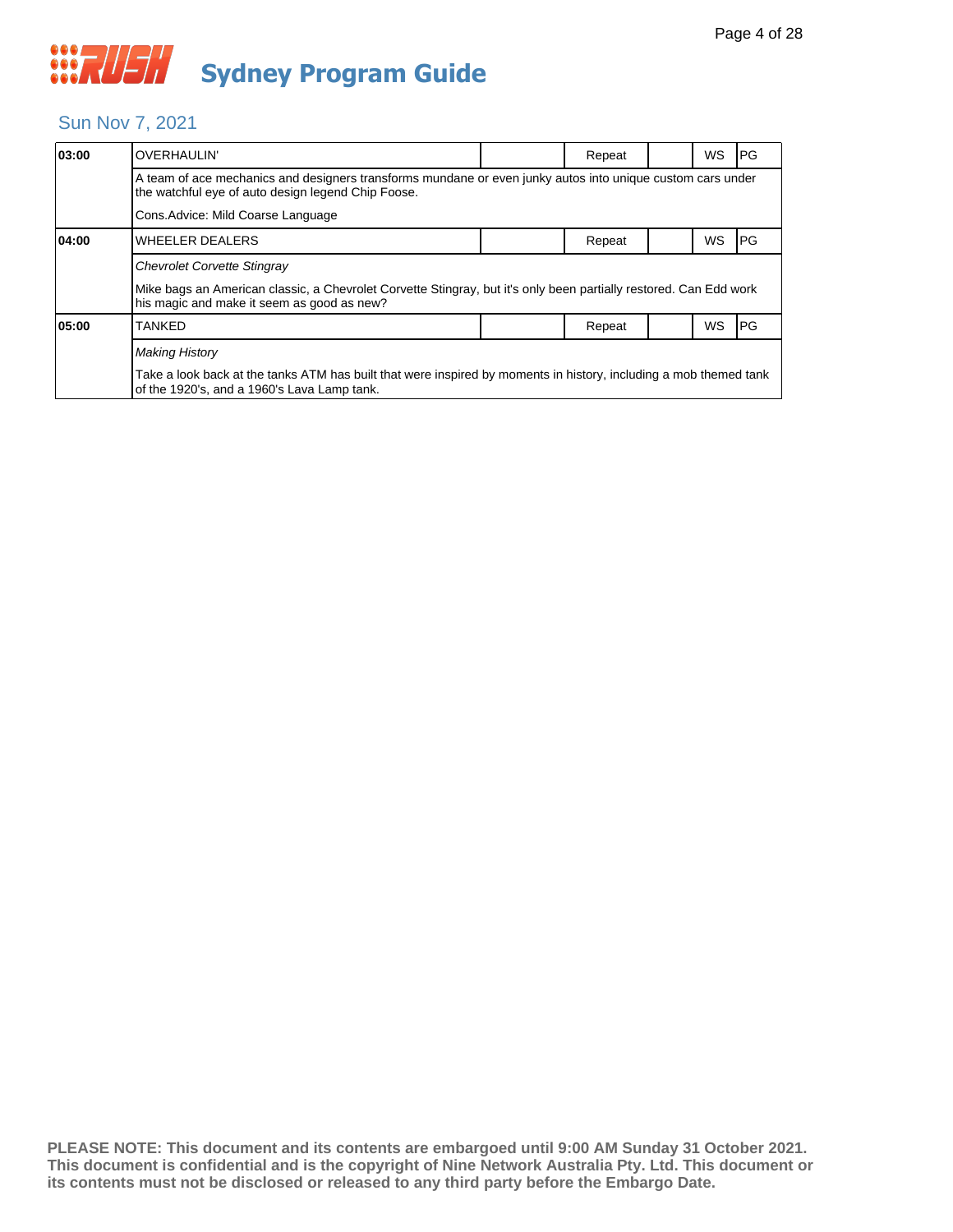### Mon Nov 8, 2021

| 06:00 | <b>IRON RESURRECTION</b>                                                                                                                                                                                                                                          |  | Repeat |  | WS        | PG        |  |  |  |
|-------|-------------------------------------------------------------------------------------------------------------------------------------------------------------------------------------------------------------------------------------------------------------------|--|--------|--|-----------|-----------|--|--|--|
|       | Grim Reaper                                                                                                                                                                                                                                                       |  |        |  |           |           |  |  |  |
|       | Martin Bros. Customs prepares to transform a 1970 Chevy C10 into a powerful autocross hot rod; Shag and<br>Amanda desperately search for a sturdy cab for the build.                                                                                              |  |        |  |           |           |  |  |  |
|       | Cons.Advice: Mild Coarse Language                                                                                                                                                                                                                                 |  |        |  |           |           |  |  |  |
| 07:00 | OVERHAULIN'                                                                                                                                                                                                                                                       |  | Repeat |  | WS        | PG        |  |  |  |
|       | Vera's 1962 Porsche 356                                                                                                                                                                                                                                           |  |        |  |           |           |  |  |  |
|       | A team of ace mechanics and designers transforms mundane or even junky autos into unique custom cars under<br>the watchful eye of auto design legend Chip Foose.                                                                                                  |  |        |  |           |           |  |  |  |
|       | Cons. Advice: Themes, Mild Coarse Language                                                                                                                                                                                                                        |  |        |  |           |           |  |  |  |
| 08:00 | WHEELER DEALERS                                                                                                                                                                                                                                                   |  | Repeat |  | WS        | PG        |  |  |  |
|       | Fsm Syrena 105                                                                                                                                                                                                                                                    |  |        |  |           |           |  |  |  |
|       | Mike travels to Poland to source a FSM Syrena. But with it being virtually unknown outside of Poland, how will the<br>duo add value to the car and make a profit?                                                                                                 |  |        |  |           |           |  |  |  |
| 09:00 | TANKED                                                                                                                                                                                                                                                            |  | Repeat |  | WS        | PG        |  |  |  |
|       | Pete Rose Scores A Tank                                                                                                                                                                                                                                           |  |        |  |           |           |  |  |  |
|       | Baseball Legend Pete Rose wants an aquarium theme to his historic baseball career, Hilarity ensues with his crazy<br>witch of a fiancee won't let him put it in the house and banishes him to the porch.                                                          |  |        |  |           |           |  |  |  |
| 10:00 | <b>EXPEDITION UNKNOWN</b>                                                                                                                                                                                                                                         |  | Repeat |  | WS        | <b>PG</b> |  |  |  |
|       | Deciphering the Last Nazi Code                                                                                                                                                                                                                                    |  |        |  |           |           |  |  |  |
|       | Josh ventures into the heart of the former Third Reich in search of an elusive Nazi fortune hidden with a code<br>allegedly created by Hitler's private secretary and embedded into a piece of sheet music.                                                       |  |        |  |           |           |  |  |  |
| 11:00 | <b>SALVAGE HUNTERS</b>                                                                                                                                                                                                                                            |  | Repeat |  | WS        | PG        |  |  |  |
|       | Meet modern-day treasure hunter Drew Pritchard. With demanding customers, high turnover, and one of the biggest<br>salvage yards in the UK, Drew is constantly on the road in search of derelict gems and for forgotten remnants.                                 |  |        |  |           |           |  |  |  |
| 12:00 | WHEELER DEALERS                                                                                                                                                                                                                                                   |  | Repeat |  | <b>WS</b> | PG        |  |  |  |
|       | Shop Talk                                                                                                                                                                                                                                                         |  |        |  |           |           |  |  |  |
|       | Mike scours the Internet and local trade rags for bargain-priced modern classic cars needing attention. Edd China<br>applies the elbow grease to bring the cars up to a nearly new condition, allowing Mike to "sell them on" for a profit.                       |  |        |  |           |           |  |  |  |
| 13:00 | <b>JUNKYARD EMPIRE</b>                                                                                                                                                                                                                                            |  | Repeat |  | WS        | PG        |  |  |  |
|       | Never Easy                                                                                                                                                                                                                                                        |  |        |  |           |           |  |  |  |
|       | Andy thinks he's got an easy new way to make money by selling tricked out golf carts to all of his Dad's buddies.<br>Bobby is excited about the carts too and encourages Andy to build one but when the kit arrives Andy realises it's<br>harder than he thought. |  |        |  |           |           |  |  |  |
|       | Cons. Advice: Mild Coarse Language                                                                                                                                                                                                                                |  |        |  |           |           |  |  |  |
| 14:00 | <b>WHEELER DEALERS</b>                                                                                                                                                                                                                                            |  | Repeat |  | WS        | PG        |  |  |  |
|       | Fsm Syrena 105                                                                                                                                                                                                                                                    |  |        |  |           |           |  |  |  |
|       | Mike travels to Poland to source a FSM Syrena. But with it being virtually unknown outside of Poland, how will the<br>duo add value to the car and make a profit?                                                                                                 |  |        |  |           |           |  |  |  |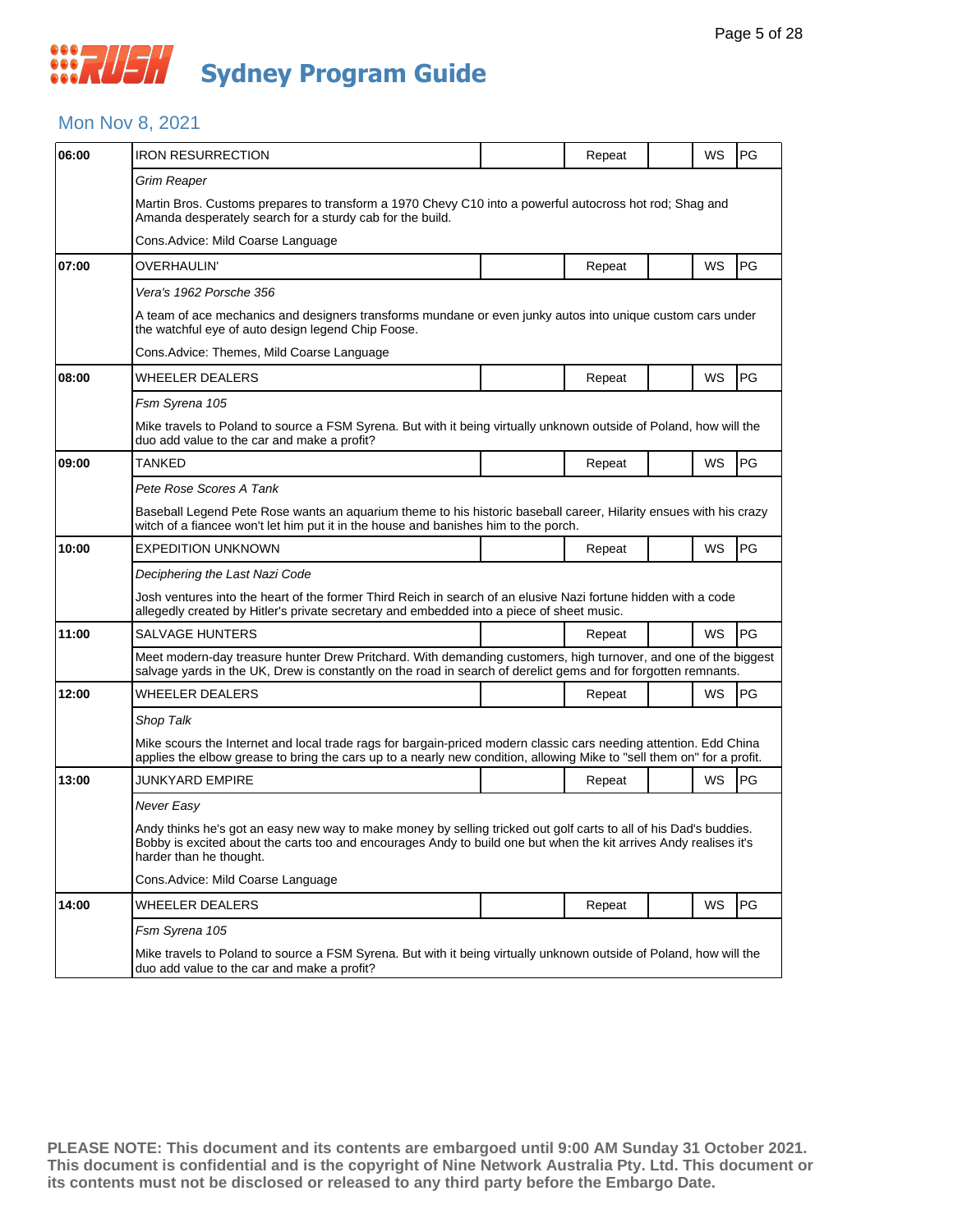### Mon Nov 8, 2021

| 15:00 | <b>OVERHAULIN'</b>                                                                                                                                                                                                                |                                                                                                            | Repeat |  | WS        | PG        |  |  |  |  |
|-------|-----------------------------------------------------------------------------------------------------------------------------------------------------------------------------------------------------------------------------------|------------------------------------------------------------------------------------------------------------|--------|--|-----------|-----------|--|--|--|--|
|       | Vera's 1962 Porsche 356                                                                                                                                                                                                           |                                                                                                            |        |  |           |           |  |  |  |  |
|       | the watchful eye of auto design legend Chip Foose.                                                                                                                                                                                | A team of ace mechanics and designers transforms mundane or even junky autos into unique custom cars under |        |  |           |           |  |  |  |  |
|       | Cons. Advice: Themes, Mild Coarse Language                                                                                                                                                                                        |                                                                                                            |        |  |           |           |  |  |  |  |
| 16:00 | <b>GARAGE SQUAD</b>                                                                                                                                                                                                               |                                                                                                            | Repeat |  | WS        | PG        |  |  |  |  |
|       | Galaxie Greif                                                                                                                                                                                                                     |                                                                                                            |        |  |           |           |  |  |  |  |
|       | A 1963 Galaxie sends the team's heads spinning. The product of a marketing attempt around the excitement of the<br>Space Race, this car has great potential.                                                                      |                                                                                                            |        |  |           |           |  |  |  |  |
|       | Cons. Advice: Mild Coarse Language                                                                                                                                                                                                |                                                                                                            |        |  |           |           |  |  |  |  |
| 16:30 | <b>SALVAGE HUNTERS</b>                                                                                                                                                                                                            |                                                                                                            | Repeat |  | <b>WS</b> | <b>PG</b> |  |  |  |  |
|       | Meet modern-day treasure hunter Drew Pritchard. With demanding customers, high turnover, and one of the biggest<br>salvage yards in the UK, Drew is constantly on the road in search of derelict gems and for forgotten remnants. |                                                                                                            |        |  |           |           |  |  |  |  |
| 17:30 | TANKED                                                                                                                                                                                                                            |                                                                                                            | Repeat |  | <b>WS</b> | PG        |  |  |  |  |
|       | Pete Rose Scores A Tank                                                                                                                                                                                                           |                                                                                                            |        |  |           |           |  |  |  |  |
|       | Baseball Legend Pete Rose wants an aquarium theme to his historic baseball career, Hilarity ensues with his crazy<br>witch of a fiancee won't let him put it in the house and banishes him to the porch.                          |                                                                                                            |        |  |           |           |  |  |  |  |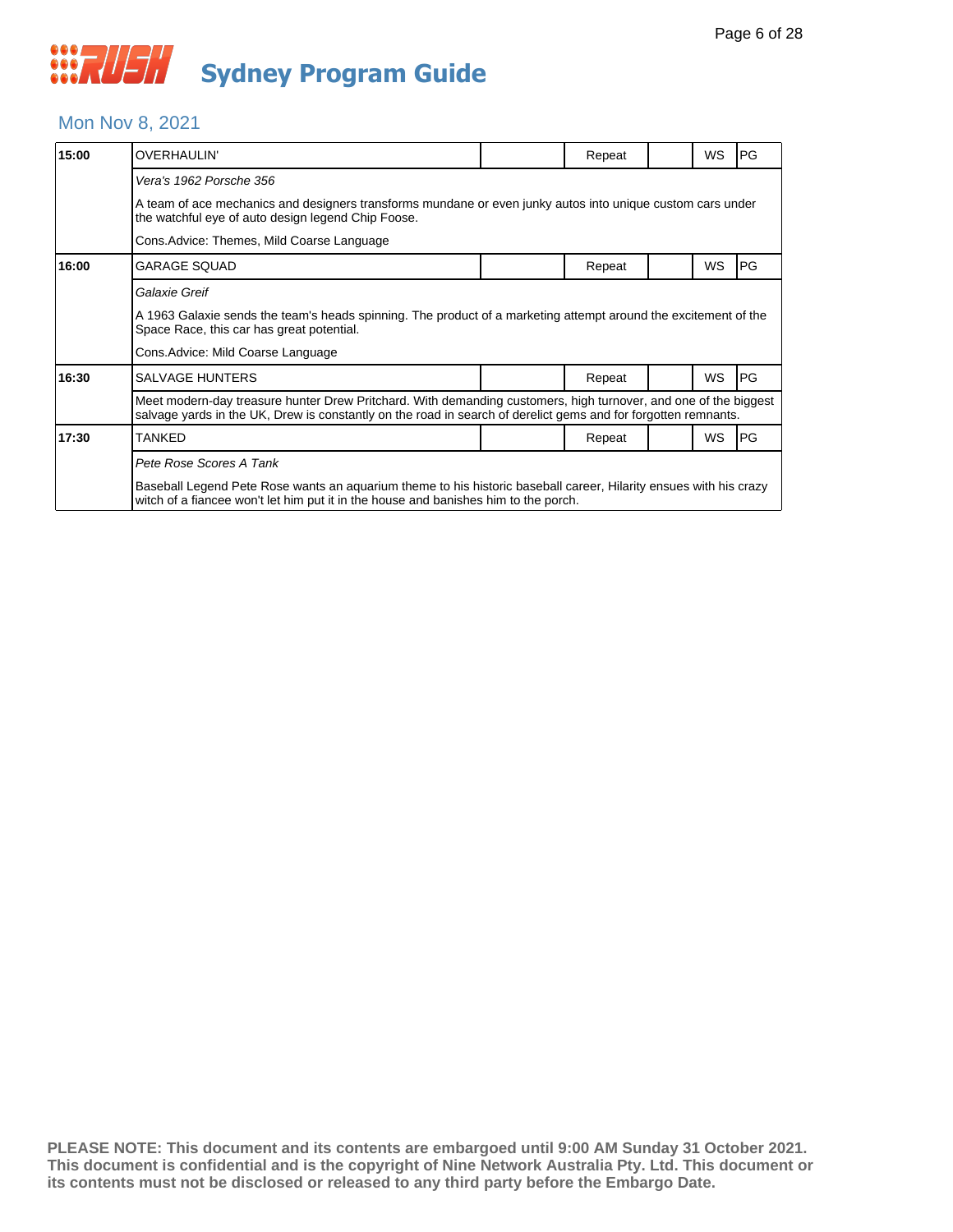### Mon Nov 8, 2021

| 18:30 | <b>WHEELER DEALERS</b>                                                                                                                                                                                                                                         |                                                                                                                                                                                                                                          | Repeat |  | WS        | PG |  |  |  |  |  |
|-------|----------------------------------------------------------------------------------------------------------------------------------------------------------------------------------------------------------------------------------------------------------------|------------------------------------------------------------------------------------------------------------------------------------------------------------------------------------------------------------------------------------------|--------|--|-----------|----|--|--|--|--|--|
|       | Fsm Syrena 105                                                                                                                                                                                                                                                 |                                                                                                                                                                                                                                          |        |  |           |    |  |  |  |  |  |
|       | Mike travels to Poland to source a FSM Syrena. But with it being virtually unknown outside of Poland, how will the<br>duo add value to the car and make a profit?                                                                                              |                                                                                                                                                                                                                                          |        |  |           |    |  |  |  |  |  |
| 19:30 | <b>ICE COLD GOLD</b>                                                                                                                                                                                                                                           |                                                                                                                                                                                                                                          |        |  | WS        | M  |  |  |  |  |  |
|       | Midnight Run                                                                                                                                                                                                                                                   |                                                                                                                                                                                                                                          |        |  |           |    |  |  |  |  |  |
|       | 5 miles from camp.                                                                                                                                                                                                                                             | Our miners begin their journey into Greenland's unexplored and unforgiving wilderness in search ultimate treasure.<br>While half the team discovers what could be a massive gold deposit, the rest of the team finds themselves stranded |        |  |           |    |  |  |  |  |  |
|       | Cons.Advice: Some Coarse Language                                                                                                                                                                                                                              |                                                                                                                                                                                                                                          |        |  |           |    |  |  |  |  |  |
| 20:30 | GOLD RUSH: DAVE TURIN'S LOST MINE                                                                                                                                                                                                                              |                                                                                                                                                                                                                                          |        |  | WS        | M  |  |  |  |  |  |
|       | <b>Boundary Blowout</b>                                                                                                                                                                                                                                        |                                                                                                                                                                                                                                          |        |  |           |    |  |  |  |  |  |
|       | On the scent of big gold, Turin and his crew test the limits of the landowner's patience when they cut a fence to<br>access ground on his cattle grazing land. Dave investigates another promising hard rock mine.                                             |                                                                                                                                                                                                                                          |        |  |           |    |  |  |  |  |  |
|       | Cons. Advice: Some Coarse Language                                                                                                                                                                                                                             |                                                                                                                                                                                                                                          |        |  |           |    |  |  |  |  |  |
| 21:30 | BERING SEA GOLD                                                                                                                                                                                                                                                |                                                                                                                                                                                                                                          | Repeat |  | WS        | M  |  |  |  |  |  |
|       | <b>Uncharted Waters</b>                                                                                                                                                                                                                                        |                                                                                                                                                                                                                                          |        |  |           |    |  |  |  |  |  |
|       | Gold in Nome, Alaska, dries up, pushing miners to extreme new locations; Zeke heads miles offshore to Sledge<br>Island while Shawn seeks to build his empire with a new claim at the Bluff.                                                                    |                                                                                                                                                                                                                                          |        |  |           |    |  |  |  |  |  |
|       | Cons. Advice: Some Coarse Language, Some Violence                                                                                                                                                                                                              |                                                                                                                                                                                                                                          |        |  |           |    |  |  |  |  |  |
| 22:30 | ALASKAN BUSH PEOPLE                                                                                                                                                                                                                                            |                                                                                                                                                                                                                                          | Repeat |  | WS        | M  |  |  |  |  |  |
|       | Beware the Bear-Crow                                                                                                                                                                                                                                           |                                                                                                                                                                                                                                          |        |  |           |    |  |  |  |  |  |
|       | As bold new predators encroach increasingly closer to the family's ranch, the Browns devise inventive solutions to<br>defend their livestock. Meanwhile, Gabe's long-distance girlfriend makes her first, long-anticipated visit.                              |                                                                                                                                                                                                                                          |        |  |           |    |  |  |  |  |  |
|       | Cons. Advice: Mature Themes, Hunting Violence                                                                                                                                                                                                                  |                                                                                                                                                                                                                                          |        |  |           |    |  |  |  |  |  |
| 23:30 | ICE COLD GOLD                                                                                                                                                                                                                                                  |                                                                                                                                                                                                                                          | Repeat |  | WS        | M  |  |  |  |  |  |
|       | Midnight Run                                                                                                                                                                                                                                                   |                                                                                                                                                                                                                                          |        |  |           |    |  |  |  |  |  |
|       | Our miners begin their journey into Greenland's unexplored and unforgiving wilderness in search ultimate treasure.<br>While half the team discovers what could be a massive gold deposit, the rest of the team finds themselves stranded<br>5 miles from camp. |                                                                                                                                                                                                                                          |        |  |           |    |  |  |  |  |  |
|       | Cons.Advice: Some Coarse Language                                                                                                                                                                                                                              |                                                                                                                                                                                                                                          |        |  |           |    |  |  |  |  |  |
| 00:30 | GOLD RUSH: DAVE TURIN'S LOST MINE                                                                                                                                                                                                                              |                                                                                                                                                                                                                                          | Repeat |  | WS        | M  |  |  |  |  |  |
|       | <b>Boundary Blowout</b>                                                                                                                                                                                                                                        |                                                                                                                                                                                                                                          |        |  |           |    |  |  |  |  |  |
|       | On the scent of big gold, Turin and his crew test the limits of the landowner's patience when they cut a fence to<br>access ground on his cattle grazing land. Dave investigates another promising hard rock mine.                                             |                                                                                                                                                                                                                                          |        |  |           |    |  |  |  |  |  |
|       | Cons.Advice: Some Coarse Language                                                                                                                                                                                                                              |                                                                                                                                                                                                                                          |        |  |           |    |  |  |  |  |  |
| 01:30 | <b>BERING SEA GOLD</b>                                                                                                                                                                                                                                         |                                                                                                                                                                                                                                          | Repeat |  | <b>WS</b> | M  |  |  |  |  |  |
|       | Uncharted Waters                                                                                                                                                                                                                                               |                                                                                                                                                                                                                                          |        |  |           |    |  |  |  |  |  |
|       | Gold in Nome, Alaska, dries up, pushing miners to extreme new locations; Zeke heads miles offshore to Sledge<br>Island while Shawn seeks to build his empire with a new claim at the Bluff.                                                                    |                                                                                                                                                                                                                                          |        |  |           |    |  |  |  |  |  |
|       | Cons. Advice: Some Coarse Language, Some Violence                                                                                                                                                                                                              |                                                                                                                                                                                                                                          |        |  |           |    |  |  |  |  |  |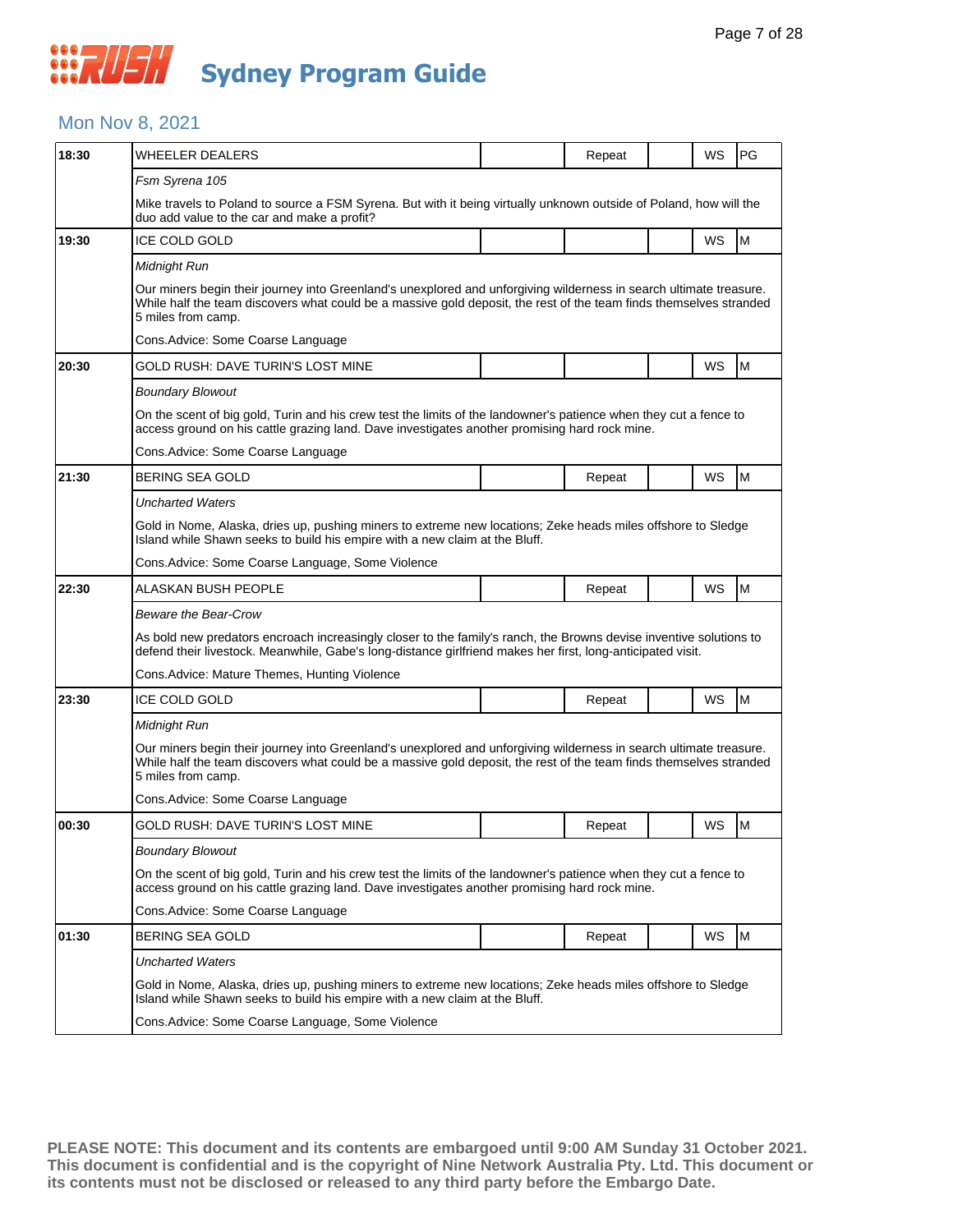### Mon Nov 8, 2021

| 02:30 | <b>SALVAGE HUNTERS</b>                                                                                                                                                                                                            |  | Repeat |  | <b>WS</b> | <b>PG</b> |  |  |
|-------|-----------------------------------------------------------------------------------------------------------------------------------------------------------------------------------------------------------------------------------|--|--------|--|-----------|-----------|--|--|
|       | Meet modern-day treasure hunter Drew Pritchard. With demanding customers, high turnover, and one of the biggest<br>salvage yards in the UK, Drew is constantly on the road in search of derelict gems and for forgotten remnants. |  |        |  |           |           |  |  |
| 03:30 | <b>TANKED</b>                                                                                                                                                                                                                     |  | Repeat |  | <b>WS</b> | PG        |  |  |
|       | Pete Rose Scores A Tank                                                                                                                                                                                                           |  |        |  |           |           |  |  |
|       | Baseball Legend Pete Rose wants an aquarium theme to his historic baseball career, Hilarity ensues with his crazy<br>witch of a fiancee won't let him put it in the house and banishes him to the porch.                          |  |        |  |           |           |  |  |
| 04:30 | <b>GARAGE SQUAD</b>                                                                                                                                                                                                               |  | Repeat |  | WS        | PG        |  |  |
|       | Galaxie Greif                                                                                                                                                                                                                     |  |        |  |           |           |  |  |
|       | A 1963 Galaxie sends the team's heads spinning. The product of a marketing attempt around the excitement of the<br>Space Race, this car has great potential.                                                                      |  |        |  |           |           |  |  |
|       | Cons. Advice: Mild Coarse Language                                                                                                                                                                                                |  |        |  |           |           |  |  |
| 05:00 | GOLD RUSH: DAVE TURIN'S LOST MINE                                                                                                                                                                                                 |  | Repeat |  | WS        | ΙM        |  |  |
|       | <b>Boundary Blowout</b>                                                                                                                                                                                                           |  |        |  |           |           |  |  |
|       | On the scent of big gold, Turin and his crew test the limits of the landowner's patience when they cut a fence to<br>access ground on his cattle grazing land. Dave investigates another promising hard rock mine.                |  |        |  |           |           |  |  |
|       | Cons. Advice: Some Coarse Language                                                                                                                                                                                                |  |        |  |           |           |  |  |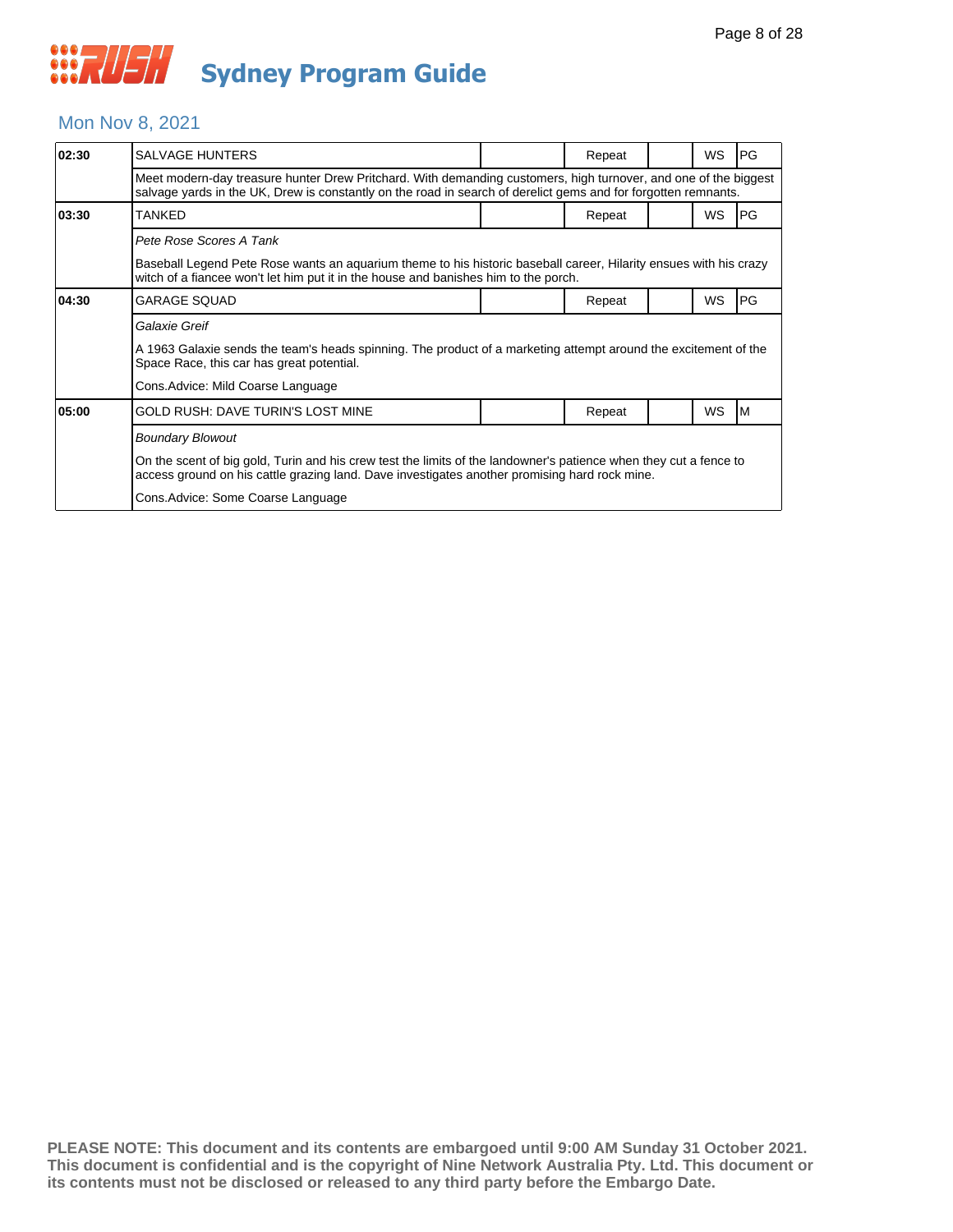### Tue Nov 9, 2021

| 06:00 | SALVAGE HUNTERS                                                                                                                                                                                                                                                |  | Repeat |  | WS | PG |  |  |  |
|-------|----------------------------------------------------------------------------------------------------------------------------------------------------------------------------------------------------------------------------------------------------------------|--|--------|--|----|----|--|--|--|
|       | Meet modern-day treasure hunter Drew Pritchard. With demanding customers, high turnover, and one of the biggest<br>salvage yards in the UK, Drew is constantly on the road in search of derelict gems and for forgotten remnants.                              |  |        |  |    |    |  |  |  |
| 07:00 | OVERHAULIN'                                                                                                                                                                                                                                                    |  | Repeat |  | WS | PG |  |  |  |
|       | Jim's 1965 Sunbeam Tiger                                                                                                                                                                                                                                       |  |        |  |    |    |  |  |  |
|       | A team of ace mechanics and designers transforms mundane or even junky autos into unique custom cars under<br>the watchful eye of auto design legend Chip Foose.                                                                                               |  |        |  |    |    |  |  |  |
|       | Cons.Advice: Themes, Mild Coarse Language                                                                                                                                                                                                                      |  |        |  |    |    |  |  |  |
| 08:00 | <b>WHEELER DEALERS</b>                                                                                                                                                                                                                                         |  | Repeat |  | WS | PG |  |  |  |
|       | Lotus Elise                                                                                                                                                                                                                                                    |  |        |  |    |    |  |  |  |
|       | Mike is after a Lotus Elise, but he soon sees it's hard to add value to a car that's already superb. Edd will try to help<br>him turn it into a demon on the track to turn a profit.                                                                           |  |        |  |    |    |  |  |  |
| 09:00 | TANKED                                                                                                                                                                                                                                                         |  | Repeat |  | WS | PG |  |  |  |
|       | <b>Medieval Protection</b>                                                                                                                                                                                                                                     |  |        |  |    |    |  |  |  |
|       | A Californian family wants a medieval tank filled with crystals, gems and a dragon on top to guard their treasures;<br>owners of military replica store taps the ATM crew for a WWII army tank.                                                                |  |        |  |    |    |  |  |  |
| 10:00 | <b>ABALONE WARS</b>                                                                                                                                                                                                                                            |  | Repeat |  | WS | PG |  |  |  |
|       | Take a look at the underwater escapades of valiant divers who risk their lives and plunge into the shark-dwelling<br>regions of the Southern Ocean, for precious abalone.                                                                                      |  |        |  |    |    |  |  |  |
|       | Cons.Advice: Themes, Mild Coarse Language                                                                                                                                                                                                                      |  |        |  |    |    |  |  |  |
| 11:00 | <b>SALVAGE HUNTERS</b>                                                                                                                                                                                                                                         |  | Repeat |  | WS | PG |  |  |  |
|       | Meet modern-day treasure hunter Drew Pritchard. With demanding customers, high turnover, and one of the biggest<br>salvage yards in the UK, Drew is constantly on the road in search of derelict gems and for forgotten remnants.                              |  |        |  |    |    |  |  |  |
| 12:00 | <b>ICE COLD GOLD</b>                                                                                                                                                                                                                                           |  | Repeat |  | WS | M  |  |  |  |
|       | Midnight Run                                                                                                                                                                                                                                                   |  |        |  |    |    |  |  |  |
|       | Our miners begin their journey into Greenland's unexplored and unforgiving wilderness in search ultimate treasure.<br>While half the team discovers what could be a massive gold deposit, the rest of the team finds themselves stranded<br>5 miles from camp. |  |        |  |    |    |  |  |  |
|       | Cons.Advice: Some Coarse Language                                                                                                                                                                                                                              |  |        |  |    |    |  |  |  |
| 13:00 | ALASKAN BUSH PEOPLE                                                                                                                                                                                                                                            |  | Repeat |  | WS | M  |  |  |  |
|       | Beware the Bear-Crow                                                                                                                                                                                                                                           |  |        |  |    |    |  |  |  |
|       | As bold new predators encroach increasingly closer to the family's ranch, the Browns devise inventive solutions to<br>defend their livestock. Meanwhile, Gabe's long-distance girlfriend makes her first, long-anticipated visit.                              |  |        |  |    |    |  |  |  |
|       | Cons.Advice: Mature Themes, Hunting Violence                                                                                                                                                                                                                   |  |        |  |    |    |  |  |  |
| 14:00 | WHEELER DEALERS                                                                                                                                                                                                                                                |  | Repeat |  | WS | PG |  |  |  |
|       | Lotus Elise                                                                                                                                                                                                                                                    |  |        |  |    |    |  |  |  |
|       | Mike is after a Lotus Elise, but he soon sees it's hard to add value to a car that's already superb. Edd will try to help<br>him turn it into a demon on the track to turn a profit.                                                                           |  |        |  |    |    |  |  |  |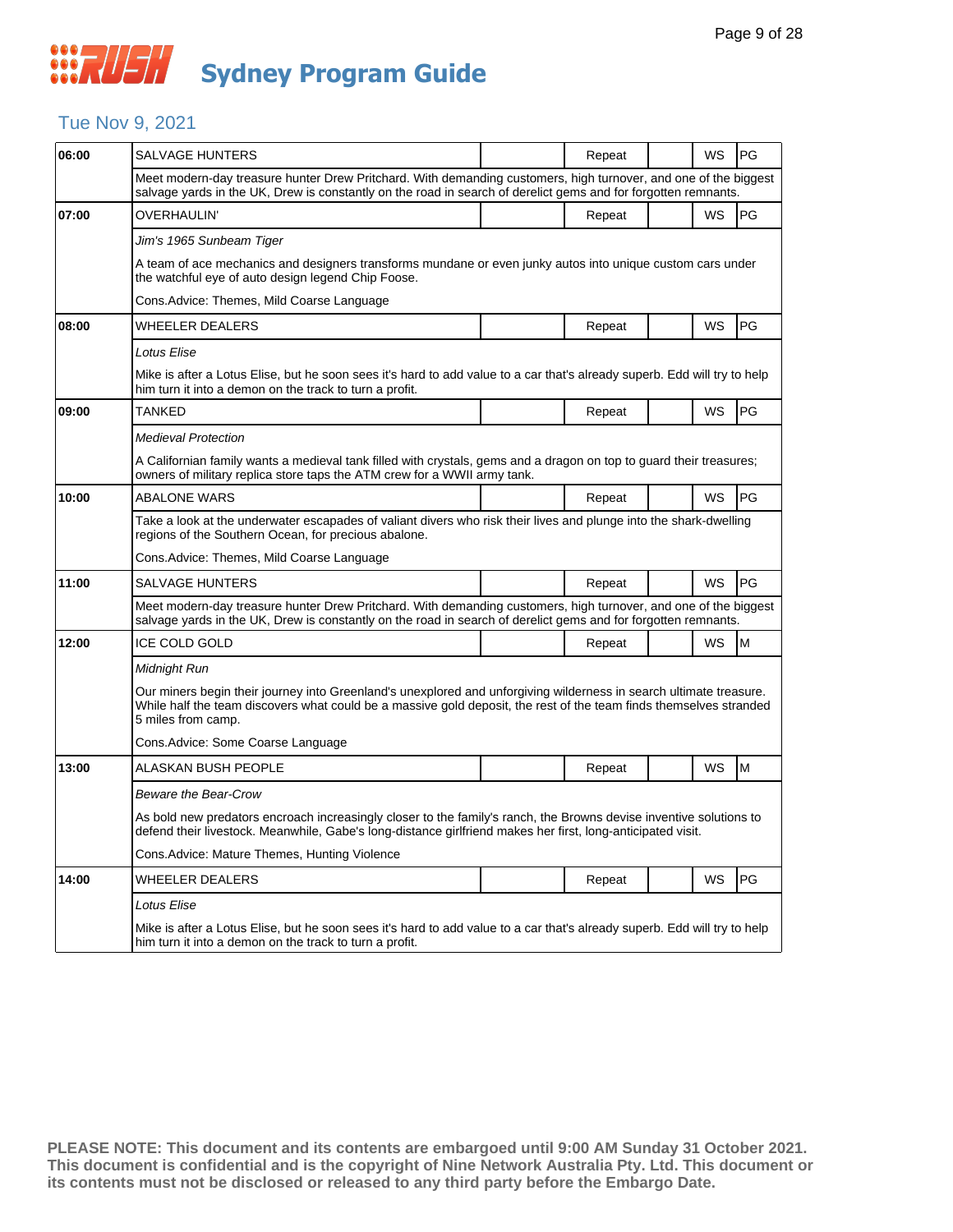### Tue Nov 9, 2021

| 15:00 | <b>OVERHAULIN'</b>                                                                                                                                                                                                                |  | Repeat |  | WS        | PG |  |  |  |
|-------|-----------------------------------------------------------------------------------------------------------------------------------------------------------------------------------------------------------------------------------|--|--------|--|-----------|----|--|--|--|
|       | Jim's 1965 Sunbeam Tiger                                                                                                                                                                                                          |  |        |  |           |    |  |  |  |
|       | A team of ace mechanics and designers transforms mundane or even junky autos into unique custom cars under<br>the watchful eye of auto design legend Chip Foose.                                                                  |  |        |  |           |    |  |  |  |
|       | Cons. Advice: Themes, Mild Coarse Language                                                                                                                                                                                        |  |        |  |           |    |  |  |  |
| 16:00 | <b>GARAGE SQUAD</b>                                                                                                                                                                                                               |  | Repeat |  | WS        | PG |  |  |  |
|       | 1963 Impala                                                                                                                                                                                                                       |  |        |  |           |    |  |  |  |
|       | A 1963 Impala shakes off every attempt to restore her. An absolute classic from Chevrolet, the squad know that this<br>cult car will be worth the effort.                                                                         |  |        |  |           |    |  |  |  |
|       | Cons. Advice: Mild Coarse Language                                                                                                                                                                                                |  |        |  |           |    |  |  |  |
| 16:30 | <b>SALVAGE HUNTERS</b>                                                                                                                                                                                                            |  | Repeat |  | <b>WS</b> | PG |  |  |  |
|       | Meet modern-day treasure hunter Drew Pritchard. With demanding customers, high turnover, and one of the biggest<br>salvage yards in the UK, Drew is constantly on the road in search of derelict gems and for forgotten remnants. |  |        |  |           |    |  |  |  |
| 17:30 | <b>TANKED</b>                                                                                                                                                                                                                     |  | Repeat |  | <b>WS</b> | PG |  |  |  |
|       | <b>Medieval Protection</b>                                                                                                                                                                                                        |  |        |  |           |    |  |  |  |
|       | A Californian family wants a medieval tank filled with crystals, gems and a dragon on top to guard their treasures;<br>owners of military replica store taps the ATM crew for a WWII army tank.                                   |  |        |  |           |    |  |  |  |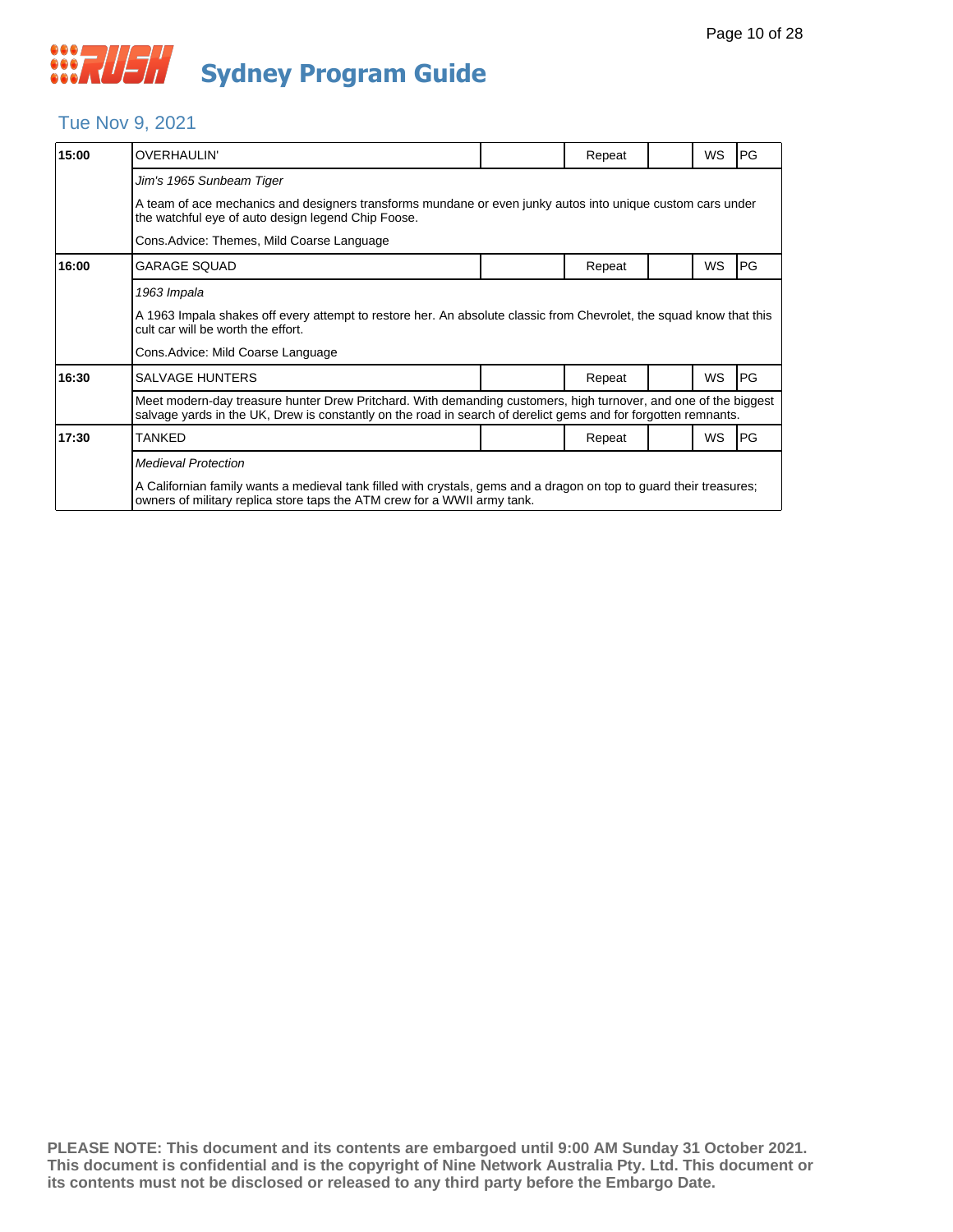### Tue Nov 9, 2021

| 18:30 | WHEELER DEALERS                                                                                                                                                                                                                                                   |  | Repeat |  | WS | PG |  |  |  |
|-------|-------------------------------------------------------------------------------------------------------------------------------------------------------------------------------------------------------------------------------------------------------------------|--|--------|--|----|----|--|--|--|
|       | Lotus Elise                                                                                                                                                                                                                                                       |  |        |  |    |    |  |  |  |
|       | Mike is after a Lotus Elise, but he soon sees it's hard to add value to a car that's already superb. Edd will try to help<br>him turn it into a demon on the track to turn a profit.                                                                              |  |        |  |    |    |  |  |  |
| 19:30 | <b>GUARDIANS OF THE GLADES</b>                                                                                                                                                                                                                                    |  |        |  | WS | PG |  |  |  |
|       | Snakes in the Dark                                                                                                                                                                                                                                                |  |        |  |    |    |  |  |  |
|       | Dusty leads the team to an abandoned missile factory near the epicenter of the snake epidemic that could hold the<br>biggest concentration of pythons in the Everglades.                                                                                          |  |        |  |    |    |  |  |  |
|       | Cons. Advice: Scary Scenes, Some Coarse Language                                                                                                                                                                                                                  |  |        |  |    |    |  |  |  |
| 20:30 | MAROONED WITH ED STAFFORD                                                                                                                                                                                                                                         |  |        |  | WS | M  |  |  |  |
|       | Arizona                                                                                                                                                                                                                                                           |  |        |  |    |    |  |  |  |
|       | Ed attempts for survive alone in the Sonoran Desert in Arizona.                                                                                                                                                                                                   |  |        |  |    |    |  |  |  |
|       | Cons. Advice: Themes, Nudity                                                                                                                                                                                                                                      |  |        |  |    |    |  |  |  |
| 21:30 | RUNNING WILD WITH BEAR GRYLLS                                                                                                                                                                                                                                     |  |        |  | WS | PG |  |  |  |
|       | Derek Hough                                                                                                                                                                                                                                                       |  |        |  |    |    |  |  |  |
|       | Dancer and TV personality Derek Hough joins Bear on an incredible 48-hour adventure through the rugged terrain of<br>the merciless Rila Mountains in Bulgaria.                                                                                                    |  |        |  |    |    |  |  |  |
|       | Cons. Advice: Themes, Some Coarse Language                                                                                                                                                                                                                        |  |        |  |    |    |  |  |  |
| 22:30 | <b>DUAL SURVIVAL</b>                                                                                                                                                                                                                                              |  |        |  | WS | M  |  |  |  |
|       | Slash and Burn                                                                                                                                                                                                                                                    |  |        |  |    |    |  |  |  |
|       | Dave and Cody show how lost hunters can survive in the harsh conditions of Tierra Del Fuego, just 500 miles from<br>Antarctica. To demonstrate how to survive an extreme injury, Dave self-inflicts a laceration and uses black powder<br>to cauterise the wound. |  |        |  |    |    |  |  |  |
|       | Cons.Advice: Hunting Violence                                                                                                                                                                                                                                     |  |        |  |    |    |  |  |  |
| 23:30 | GUARDIANS OF THE GLADES                                                                                                                                                                                                                                           |  | Repeat |  | WS | PG |  |  |  |
|       | Snakes in the Dark                                                                                                                                                                                                                                                |  |        |  |    |    |  |  |  |
|       | Dusty leads the team to an abandoned missile factory near the epicenter of the snake epidemic that could hold the<br>biggest concentration of pythons in the Everglades.                                                                                          |  |        |  |    |    |  |  |  |
|       | Cons. Advice: Scary Scenes, Some Coarse Language                                                                                                                                                                                                                  |  |        |  |    |    |  |  |  |
| 00:30 | <b>MAROONED WITH ED STAFFORD</b>                                                                                                                                                                                                                                  |  | Repeat |  | WS | M  |  |  |  |
|       | Arizona                                                                                                                                                                                                                                                           |  |        |  |    |    |  |  |  |
|       | Ed attempts for survive alone in the Sonoran Desert in Arizona.                                                                                                                                                                                                   |  |        |  |    |    |  |  |  |
|       | Cons. Advice: Themes, Nudity                                                                                                                                                                                                                                      |  |        |  |    |    |  |  |  |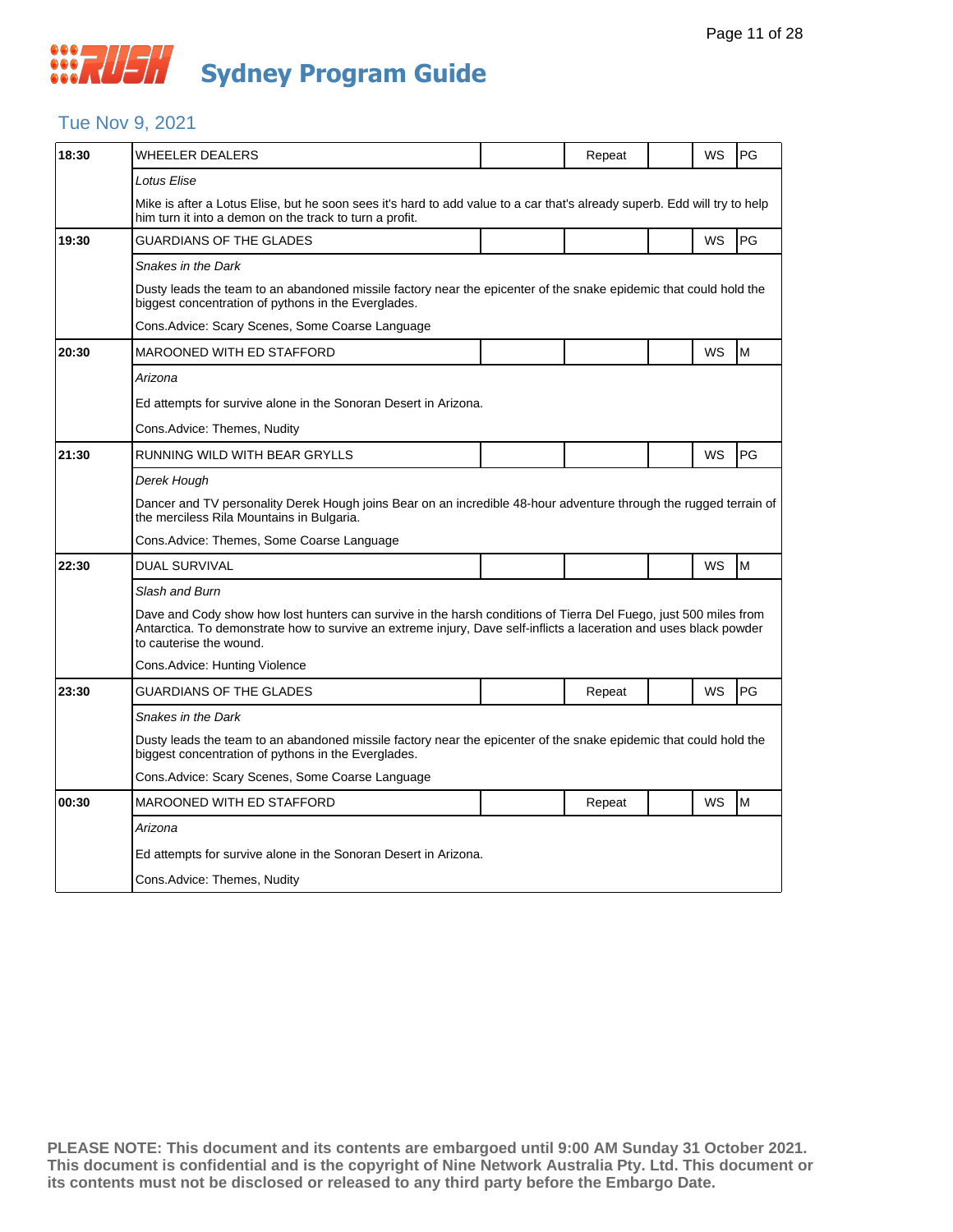

### Tue Nov 9, 2021

| 01:30 | RUNNING WILD WITH BEAR GRYLLS                                                                                                                                                                                                                                     |  | Repeat |  | <b>WS</b> | <b>PG</b> |  |  |  |
|-------|-------------------------------------------------------------------------------------------------------------------------------------------------------------------------------------------------------------------------------------------------------------------|--|--------|--|-----------|-----------|--|--|--|
|       | Derek Hough                                                                                                                                                                                                                                                       |  |        |  |           |           |  |  |  |
|       | Dancer and TV personality Derek Hough joins Bear on an incredible 48-hour adventure through the rugged terrain of<br>the merciless Rila Mountains in Bulgaria.                                                                                                    |  |        |  |           |           |  |  |  |
|       | Cons. Advice: Themes, Some Coarse Language                                                                                                                                                                                                                        |  |        |  |           |           |  |  |  |
| 02:30 | <b>DUAL SURVIVAL</b>                                                                                                                                                                                                                                              |  | Repeat |  | <b>WS</b> | Iм        |  |  |  |
|       | Slash and Burn                                                                                                                                                                                                                                                    |  |        |  |           |           |  |  |  |
|       | Dave and Cody show how lost hunters can survive in the harsh conditions of Tierra Del Fuego, just 500 miles from<br>Antarctica. To demonstrate how to survive an extreme injury, Dave self-inflicts a laceration and uses black powder<br>to cauterise the wound. |  |        |  |           |           |  |  |  |
|       | Cons.Advice: Hunting Violence                                                                                                                                                                                                                                     |  |        |  |           |           |  |  |  |
| 03:30 | <b>GUARDIANS OF THE GLADES</b>                                                                                                                                                                                                                                    |  | Repeat |  | <b>WS</b> | PG        |  |  |  |
|       | Snakes in the Dark                                                                                                                                                                                                                                                |  |        |  |           |           |  |  |  |
|       | Dusty leads the team to an abandoned missile factory near the epicenter of the snake epidemic that could hold the<br>biggest concentration of pythons in the Everglades.                                                                                          |  |        |  |           |           |  |  |  |
|       | Cons. Advice: Scary Scenes, Some Coarse Language                                                                                                                                                                                                                  |  |        |  |           |           |  |  |  |
| 04:30 | <b>GARAGE SOUAD</b>                                                                                                                                                                                                                                               |  | Repeat |  | <b>WS</b> | PG        |  |  |  |
|       | 1963 Impala                                                                                                                                                                                                                                                       |  |        |  |           |           |  |  |  |
|       | A 1963 Impala shakes off every attempt to restore her. An absolute classic from Chevrolet, the squad know that this<br>cult car will be worth the effort.                                                                                                         |  |        |  |           |           |  |  |  |
|       | Cons. Advice: Mild Coarse Language                                                                                                                                                                                                                                |  |        |  |           |           |  |  |  |
| 05:00 | <b>TANKED</b>                                                                                                                                                                                                                                                     |  | Repeat |  | WS        | PG        |  |  |  |
|       | <b>Medieval Protection</b>                                                                                                                                                                                                                                        |  |        |  |           |           |  |  |  |
|       | A Californian family wants a medieval tank filled with crystals, gems and a dragon on top to quard their treasures;<br>owners of military replica store taps the ATM crew for a WWII army tank.                                                                   |  |        |  |           |           |  |  |  |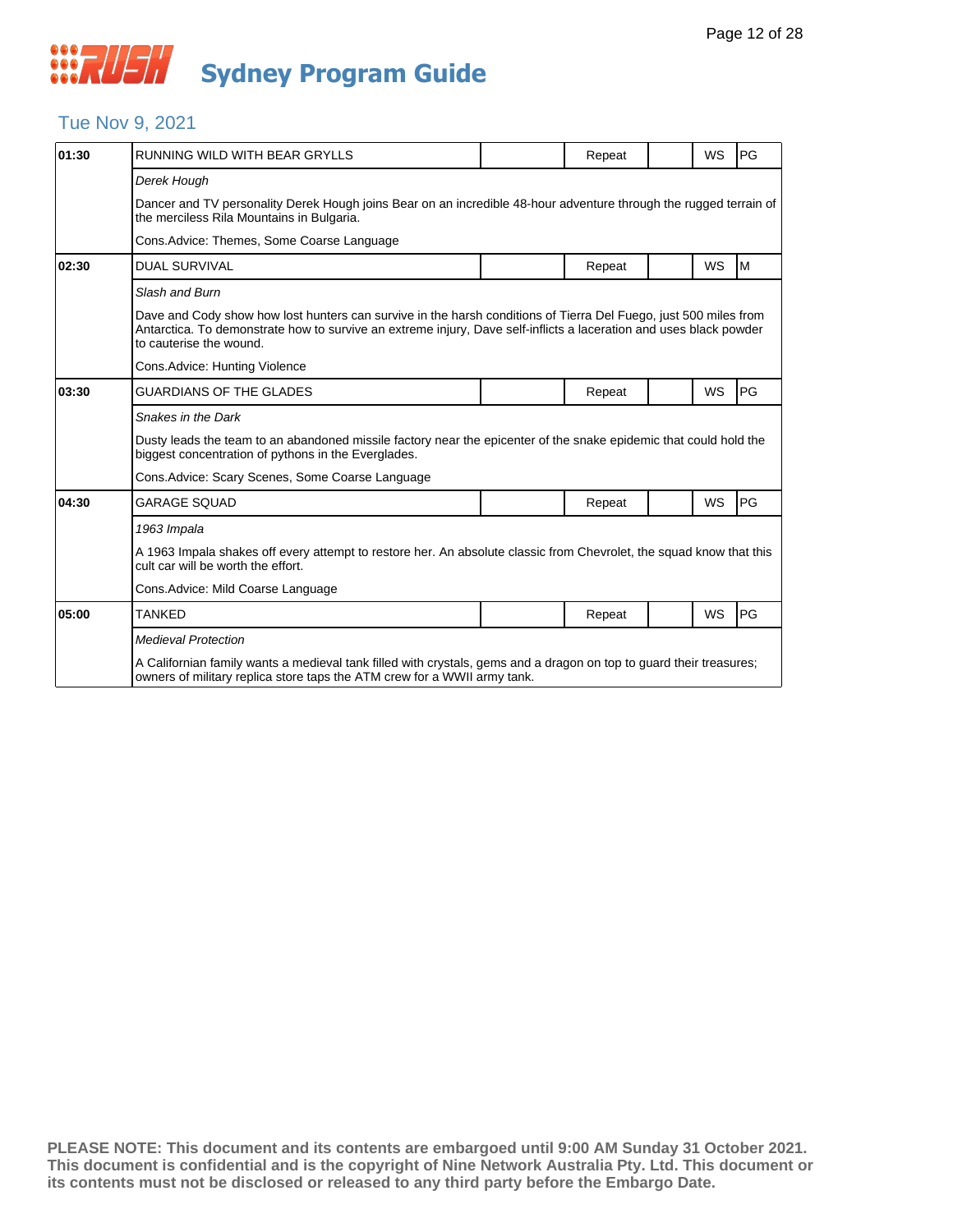## *CONSTRUCT* **Sydney Program Guide**

#### Wed Nov 10, 2021

| 06:00 | RESTO MY RIDE AUSTRALIA                                                                                                                                                                                                                                                    |  | Repeat |  | WS        | PG |  |  |
|-------|----------------------------------------------------------------------------------------------------------------------------------------------------------------------------------------------------------------------------------------------------------------------------|--|--------|--|-----------|----|--|--|
|       | We're Going to Bash this Holden                                                                                                                                                                                                                                            |  |        |  |           |    |  |  |
|       | Sam commits the crew to resto a HR Holden so she can go on the Variety Bash and drive from Melbourne to Darwin<br>for Charity. With only three weeks to get the car Bash ready Dec must ensure that the car can handle the roads and<br>the wildlife of Outback Australia. |  |        |  |           |    |  |  |
| 07:00 | <b>OVERHAULIN'</b>                                                                                                                                                                                                                                                         |  | Repeat |  | <b>WS</b> | PG |  |  |
|       | Tony's 1966 A100 Van                                                                                                                                                                                                                                                       |  |        |  |           |    |  |  |
|       | A team of ace mechanics and designers transforms mundane or even junky autos into unique custom cars under<br>the watchful eye of auto design legend Chip Foose.                                                                                                           |  |        |  |           |    |  |  |
|       | Cons.Advice: Themes, Mild Coarse Language                                                                                                                                                                                                                                  |  |        |  |           |    |  |  |
| 08:00 | WHEELER DEALERS                                                                                                                                                                                                                                                            |  | Repeat |  | WS        | PG |  |  |
|       | Cadilac Coupe                                                                                                                                                                                                                                                              |  |        |  |           |    |  |  |
|       | Mike finds an early 60's Cadillac with fins that is on sale at the equivalent of only \$6000. Mike and Edd try to turn<br>this ugly duckling into a swan.                                                                                                                  |  |        |  |           |    |  |  |
| 09:00 | TANKED                                                                                                                                                                                                                                                                     |  | Repeat |  | WS        | PG |  |  |
|       | The Pirate Queen                                                                                                                                                                                                                                                           |  |        |  |           |    |  |  |
|       | Drag queen Frank Marino wants an over-the-top bed tank for the Vegas bedding store Holy Sheets and Brett gets<br>distracted looking for buried pirate treasure as they are supposed to build a tank for a pirate ship in Perdido Key,<br>Florida.                          |  |        |  |           |    |  |  |
| 10:00 | <b>IRON RESURRECTION</b>                                                                                                                                                                                                                                                   |  | Repeat |  | WS        | PG |  |  |
|       | Grim Reaper                                                                                                                                                                                                                                                                |  |        |  |           |    |  |  |
|       | Martin Bros. Customs prepares to transform a 1970 Chevy C10 into a powerful autocross hot rod; Shag and<br>Amanda desperately search for a sturdy cab for the build.                                                                                                       |  |        |  |           |    |  |  |
|       | Cons.Advice: Mild Coarse Language                                                                                                                                                                                                                                          |  |        |  |           |    |  |  |
| 11:00 | SALVAGE HUNTERS                                                                                                                                                                                                                                                            |  | Repeat |  | WS        | PG |  |  |
|       | Meet modern-day treasure hunter Drew Pritchard. With demanding customers, high turnover, and one of the biggest<br>salvage yards in the UK, Drew is constantly on the road in search of derelict gems and for forgotten remnants.                                          |  |        |  |           |    |  |  |
| 12:00 | <b>GUARDIANS OF THE GLADES</b>                                                                                                                                                                                                                                             |  | Repeat |  | <b>WS</b> | PG |  |  |
|       | Snakes in the Dark                                                                                                                                                                                                                                                         |  |        |  |           |    |  |  |
|       | Dusty leads the team to an abandoned missile factory near the epicenter of the snake epidemic that could hold the<br>biggest concentration of pythons in the Everglades.                                                                                                   |  |        |  |           |    |  |  |
|       | Cons. Advice: Scary Scenes, Some Coarse Language                                                                                                                                                                                                                           |  |        |  |           |    |  |  |
| 13:00 | RUNNING WILD WITH BEAR GRYLLS                                                                                                                                                                                                                                              |  | Repeat |  | WS        | PG |  |  |
|       | Derek Hough                                                                                                                                                                                                                                                                |  |        |  |           |    |  |  |
|       | Dancer and TV personality Derek Hough joins Bear on an incredible 48-hour adventure through the rugged terrain of<br>the merciless Rila Mountains in Bulgaria.                                                                                                             |  |        |  |           |    |  |  |
|       | Cons. Advice: Themes, Some Coarse Language                                                                                                                                                                                                                                 |  |        |  |           |    |  |  |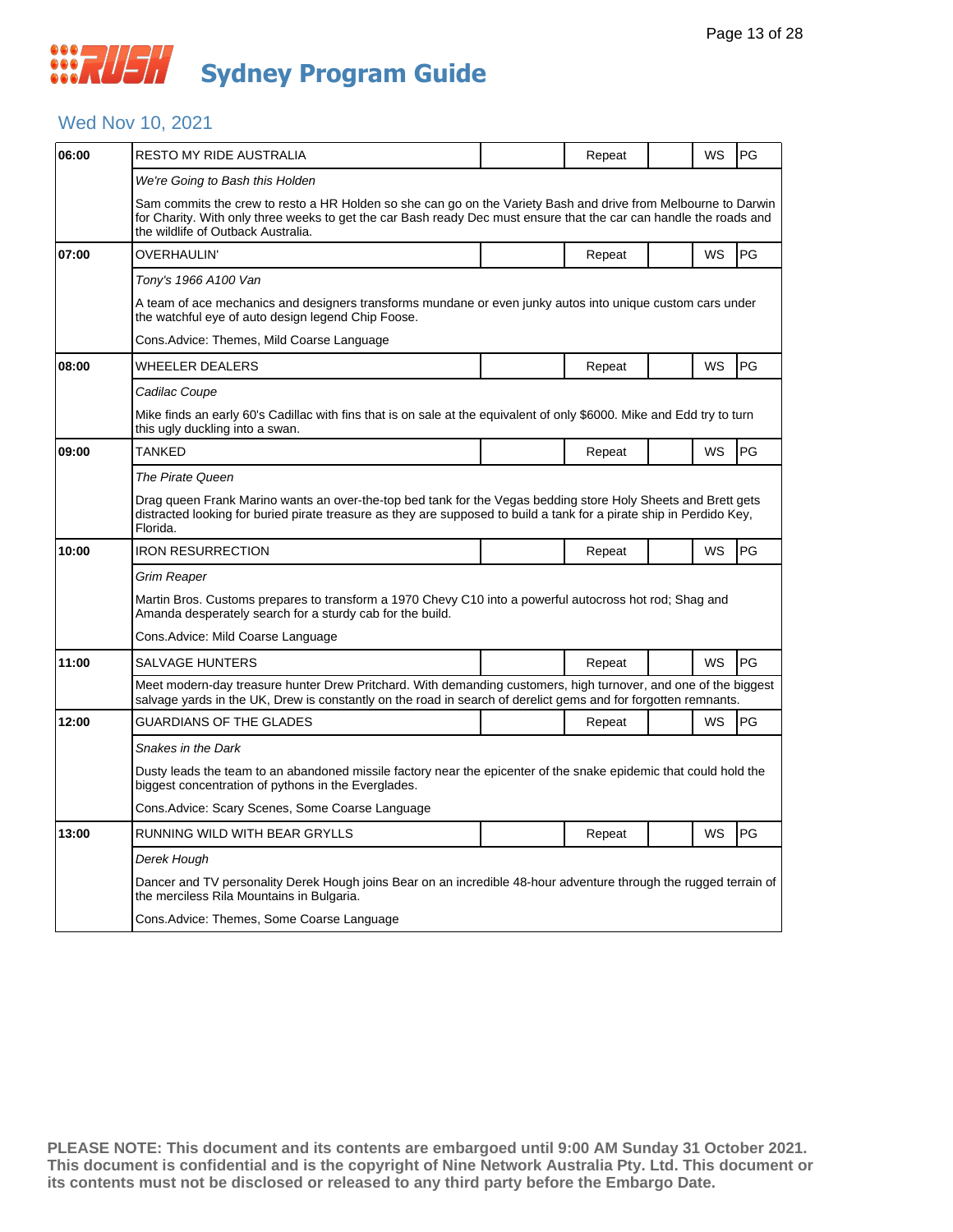### Wed Nov 10, 2021

| 14:00 | <b>WHEELER DEALERS</b>                                                                                                                                                                                                                            |  | Repeat |  | <b>WS</b> | <b>IPG</b> |  |  |
|-------|---------------------------------------------------------------------------------------------------------------------------------------------------------------------------------------------------------------------------------------------------|--|--------|--|-----------|------------|--|--|
|       | Cadilac Coupe                                                                                                                                                                                                                                     |  |        |  |           |            |  |  |
|       | Mike finds an early 60's Cadillac with fins that is on sale at the equivalent of only \$6000. Mike and Edd try to turn<br>this ugly duckling into a swan.                                                                                         |  |        |  |           |            |  |  |
| 15:00 | OVERHAULIN'                                                                                                                                                                                                                                       |  | Repeat |  | <b>WS</b> | <b>PG</b>  |  |  |
|       | Tony's 1966 A100 Van                                                                                                                                                                                                                              |  |        |  |           |            |  |  |
|       | A team of ace mechanics and designers transforms mundane or even junky autos into unique custom cars under<br>the watchful eye of auto design legend Chip Foose.                                                                                  |  |        |  |           |            |  |  |
|       | Cons.Advice: Themes, Mild Coarse Language                                                                                                                                                                                                         |  |        |  |           |            |  |  |
| 16:00 | GARAGE SOUAD                                                                                                                                                                                                                                      |  | Repeat |  | WS        | <b>IPG</b> |  |  |
|       | The Challenger                                                                                                                                                                                                                                    |  |        |  |           |            |  |  |
|       | A 1972 Challenger lives up to its name for the Garage Squad. This Dodge muscle car can hold its own against all<br>competitors of its generation.                                                                                                 |  |        |  |           |            |  |  |
|       | Cons.Advice: Mild Coarse Language                                                                                                                                                                                                                 |  |        |  |           |            |  |  |
| 16:30 | SALVAGE HUNTERS                                                                                                                                                                                                                                   |  | Repeat |  | <b>WS</b> | <b>PG</b>  |  |  |
|       | Meet modern-day treasure hunter Drew Pritchard. With demanding customers, high turnover, and one of the biggest<br>salvage yards in the UK, Drew is constantly on the road in search of derelict gems and for forgotten remnants.                 |  |        |  |           |            |  |  |
| 17:30 | TANKFD                                                                                                                                                                                                                                            |  | Repeat |  | <b>WS</b> | <b>PG</b>  |  |  |
|       | The Pirate Queen                                                                                                                                                                                                                                  |  |        |  |           |            |  |  |
|       | Drag queen Frank Marino wants an over-the-top bed tank for the Vegas bedding store Holy Sheets and Brett gets<br>distracted looking for buried pirate treasure as they are supposed to build a tank for a pirate ship in Perdido Key,<br>Florida. |  |        |  |           |            |  |  |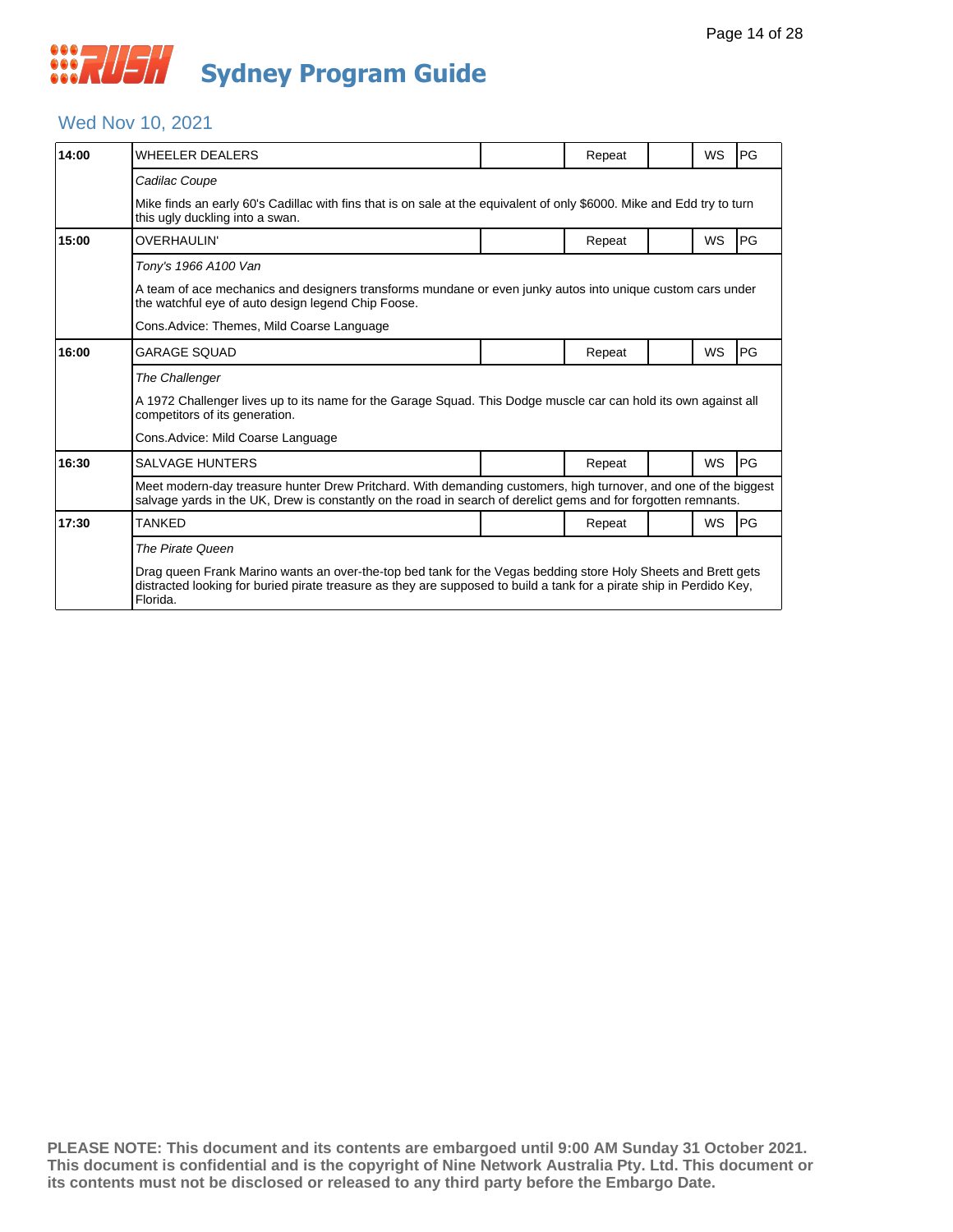### *CONSTRUSH* **Sydney Program Guide**

### Wed Nov 10, 2021

| 18:30 | <b>WHEELER DEALERS</b>                                                                                                                                                                                                                                |           | Repeat |  | WS        | PG        |  |  |
|-------|-------------------------------------------------------------------------------------------------------------------------------------------------------------------------------------------------------------------------------------------------------|-----------|--------|--|-----------|-----------|--|--|
|       | Cadilac Coupe                                                                                                                                                                                                                                         |           |        |  |           |           |  |  |
|       | Mike finds an early 60's Cadillac with fins that is on sale at the equivalent of only \$6000. Mike and Edd try to turn<br>this ugly duckling into a swan.                                                                                             |           |        |  |           |           |  |  |
| 19:30 | <b>TEXAS METAL</b>                                                                                                                                                                                                                                    |           |        |  | WS        | M         |  |  |
|       | Earl Campbell's Custom Cadillac Part 3                                                                                                                                                                                                                |           |        |  |           |           |  |  |
|       | The team revamps an old school '34 Buick into a modern day lowrider; after months of rebuilding the body and<br>making a custom frame for Earl Campbell's '49 Cadillac, the Hall of Famer challenges the shop with a last-minute<br>wrinkle.          |           |        |  |           |           |  |  |
|       | Cons.Advice: Some Coarse Language                                                                                                                                                                                                                     |           |        |  |           |           |  |  |
| 20:30 | SPEED IS THE NEW BLACK                                                                                                                                                                                                                                |           |        |  | WS        | PG        |  |  |
|       | At the elite automotive shop Classic Car Studio, Noah Alexander and his team specialise in full restorations and<br>custom builds for clients who want their rides fast and furious.                                                                  |           |        |  |           |           |  |  |
|       | Cons. Advice: Dangerous Behaviour                                                                                                                                                                                                                     |           |        |  |           |           |  |  |
| 21:30 | BITCHIN' BOOT CAMP                                                                                                                                                                                                                                    |           |        |  | <b>WS</b> | M         |  |  |
|       | Four on the Door                                                                                                                                                                                                                                      |           |        |  |           |           |  |  |
|       | The ultimate job interview is down to four candidates, and the next test will see how well they can handle a staple<br>project at Kindig-It Design. Even with the instructions available, this challenge is not as easy as it looks.                  |           |        |  |           |           |  |  |
|       | Cons.Advice: Some Coarse Language                                                                                                                                                                                                                     |           |        |  |           |           |  |  |
| 22:30 | <b>TOP GEAR</b>                                                                                                                                                                                                                                       | Captioned | Repeat |  | WS        | <b>PG</b> |  |  |
|       | Paddy and Freddie head to Borneo for a jungle adventure with the Gurkhas, in a pair of very rare, very cheap old<br>cars. Chris Harris tries out the world's most luxurious SUV, the Rolls-Royce Cullinan, while Bob Mortimer is the<br>studio guest. |           |        |  |           |           |  |  |
|       | Cons.Advice: Mild Coarse Language                                                                                                                                                                                                                     |           |        |  |           |           |  |  |
| 00:00 | TEXAS METAL                                                                                                                                                                                                                                           |           | Repeat |  | WS        | M         |  |  |
|       | Earl Campbell's Custom Cadillac Part 3                                                                                                                                                                                                                |           |        |  |           |           |  |  |
|       | The team revamps an old school '34 Buick into a modern day lowrider; after months of rebuilding the body and<br>making a custom frame for Earl Campbell's '49 Cadillac, the Hall of Famer challenges the shop with a last-minute<br>wrinkle.          |           |        |  |           |           |  |  |
|       | Cons.Advice: Some Coarse Language                                                                                                                                                                                                                     |           |        |  |           |           |  |  |
| 01:00 | SPEED IS THE NEW BLACK                                                                                                                                                                                                                                |           | Repeat |  | WS        | PG        |  |  |
|       | At the elite automotive shop Classic Car Studio, Noah Alexander and his team specialise in full restorations and<br>custom builds for clients who want their rides fast and furious.                                                                  |           |        |  |           |           |  |  |
|       | Cons. Advice: Dangerous Behaviour                                                                                                                                                                                                                     |           |        |  |           |           |  |  |
| 02:00 | <b>BITCHIN' BOOT CAMP</b>                                                                                                                                                                                                                             |           | Repeat |  | <b>WS</b> | M         |  |  |
|       | Four on the Door                                                                                                                                                                                                                                      |           |        |  |           |           |  |  |
|       | The ultimate job interview is down to four candidates, and the next test will see how well they can handle a staple<br>project at Kindig-It Design. Even with the instructions available, this challenge is not as easy as it looks.                  |           |        |  |           |           |  |  |
|       | Cons.Advice: Some Coarse Language                                                                                                                                                                                                                     |           |        |  |           |           |  |  |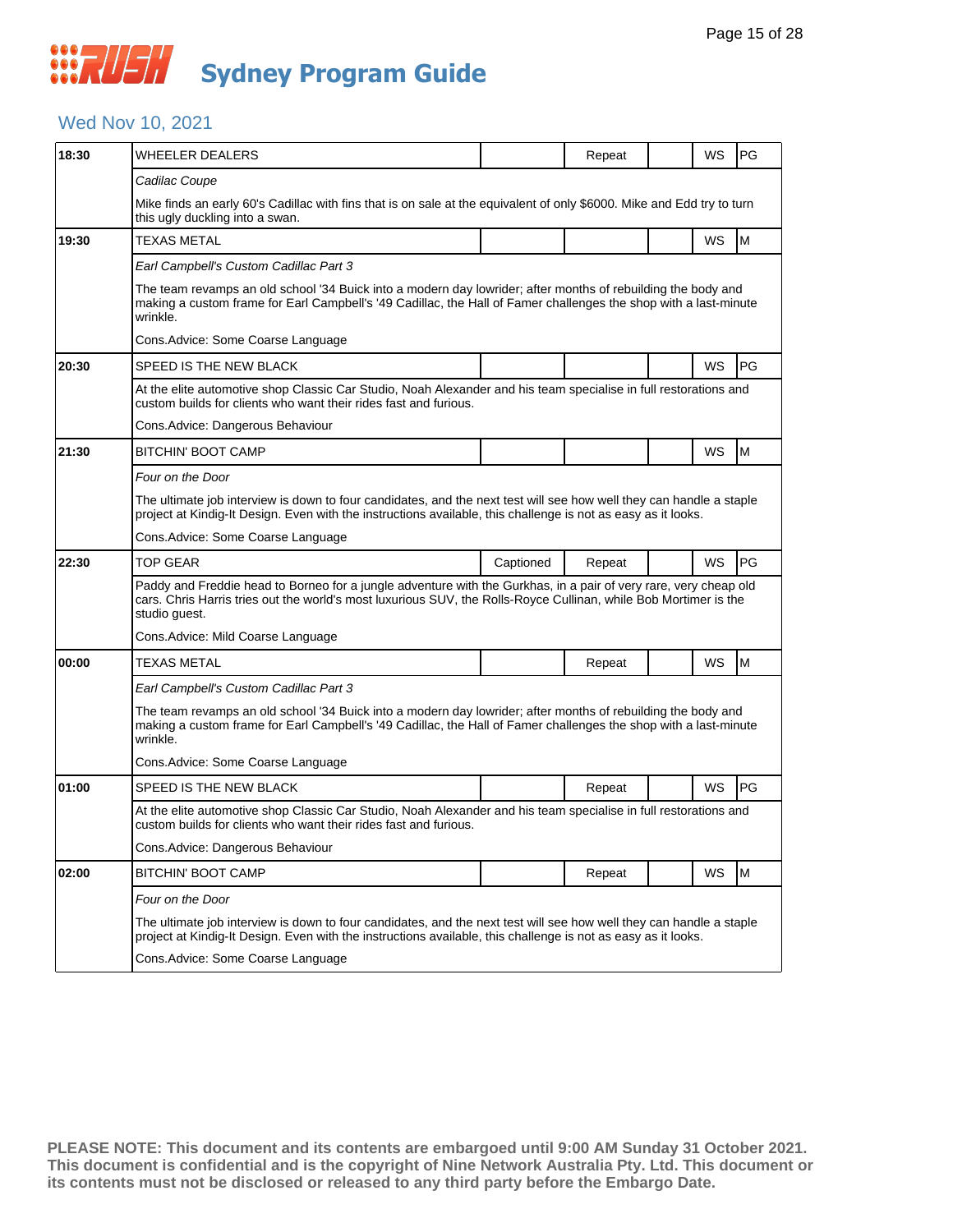### Wed Nov 10, 2021

| 03:00 | <b>OVERHAULIN'</b>                                                                                                                                                                                                                                |  | Repeat |  | WS | PG |  |  |  |
|-------|---------------------------------------------------------------------------------------------------------------------------------------------------------------------------------------------------------------------------------------------------|--|--------|--|----|----|--|--|--|
|       | Tony's 1966 A100 Van                                                                                                                                                                                                                              |  |        |  |    |    |  |  |  |
|       | A team of ace mechanics and designers transforms mundane or even junky autos into unique custom cars under<br>the watchful eye of auto design legend Chip Foose.                                                                                  |  |        |  |    |    |  |  |  |
|       | Cons.Advice: Themes, Mild Coarse Language                                                                                                                                                                                                         |  |        |  |    |    |  |  |  |
| 04:00 | <b>WHEELER DEALERS</b>                                                                                                                                                                                                                            |  | Repeat |  | WS | PG |  |  |  |
|       | Cadilac Coupe                                                                                                                                                                                                                                     |  |        |  |    |    |  |  |  |
|       | Mike finds an early 60's Cadillac with fins that is on sale at the equivalent of only \$6000. Mike and Edd try to turn<br>this ugly duckling into a swan.                                                                                         |  |        |  |    |    |  |  |  |
| 05:00 | <b>TANKED</b>                                                                                                                                                                                                                                     |  | Repeat |  | WS | PG |  |  |  |
|       | The Pirate Queen                                                                                                                                                                                                                                  |  |        |  |    |    |  |  |  |
|       | Drag gueen Frank Marino wants an over-the-top bed tank for the Vegas bedding store Holy Sheets and Brett gets<br>distracted looking for buried pirate treasure as they are supposed to build a tank for a pirate ship in Perdido Key,<br>Florida. |  |        |  |    |    |  |  |  |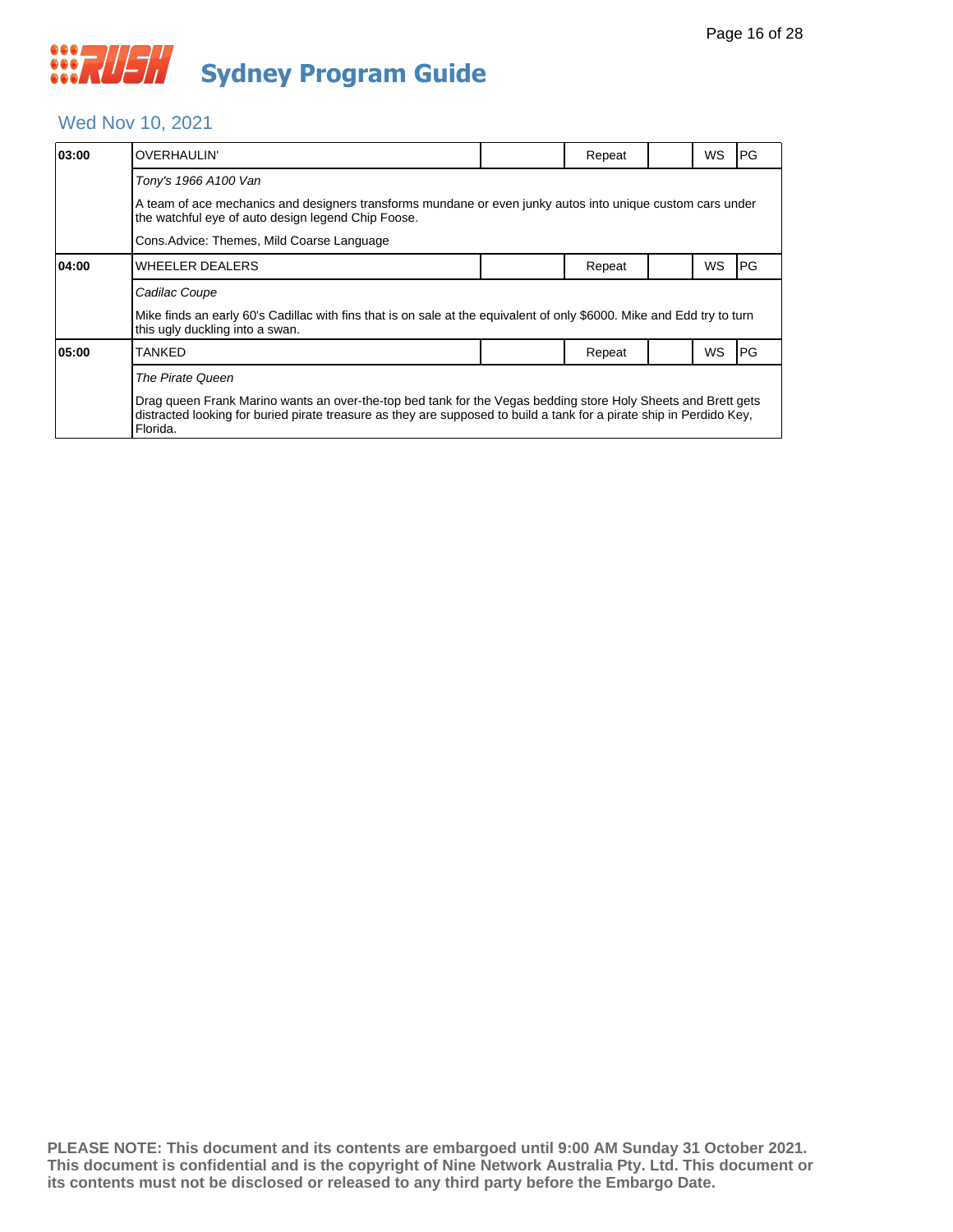### Thu Nov 11, 2021

| 06:00 | <b>SALVAGE HUNTERS</b>                                                                                                                                                                                                                                                                                       |  | Repeat |  | WS        | <b>PG</b> |  |  |
|-------|--------------------------------------------------------------------------------------------------------------------------------------------------------------------------------------------------------------------------------------------------------------------------------------------------------------|--|--------|--|-----------|-----------|--|--|
|       | Meet modern-day treasure hunter Drew Pritchard. With demanding customers, high turnover, and one of the biggest<br>salvage yards in the UK, Drew is constantly on the road in search of derelict gems and for forgotten remnants.                                                                            |  |        |  |           |           |  |  |
| 07:00 | OVERHAULIN'                                                                                                                                                                                                                                                                                                  |  | Repeat |  | <b>WS</b> | PG        |  |  |
|       | John's 1969 Amc Amx                                                                                                                                                                                                                                                                                          |  |        |  |           |           |  |  |
|       | A team of ace mechanics and designers transforms mundane or even junky autos into unique custom cars under<br>the watchful eye of auto design legend Chip Foose.                                                                                                                                             |  |        |  |           |           |  |  |
|       | Cons. Advice: Themes, Mild Coarse Language                                                                                                                                                                                                                                                                   |  |        |  |           |           |  |  |
| 08:00 | <b>WHEELER DEALERS</b>                                                                                                                                                                                                                                                                                       |  | Repeat |  | <b>WS</b> | <b>PG</b> |  |  |
|       | Mike scours the internet and local trade rags for bargain-priced modern classic cars needing attention. Edd China<br>applies the elbow grease to bring the cars up to a nearly new condition, allowing Mike to "sell them on" for a profit.                                                                  |  |        |  |           |           |  |  |
| 09:00 | TANKED                                                                                                                                                                                                                                                                                                       |  | Repeat |  | WS        | <b>PG</b> |  |  |
|       | Pipe Dreams                                                                                                                                                                                                                                                                                                  |  |        |  |           |           |  |  |
|       | ATM's largest tank to date; close to 95,000 litres of water fill two connecting tanks for a Florida attraction in where<br>people can swim with sharks.                                                                                                                                                      |  |        |  |           |           |  |  |
| 10:00 | GARAGE SQUAD                                                                                                                                                                                                                                                                                                 |  | Repeat |  | WS        | PG        |  |  |
|       | <b>Hell Of A Chevelle</b>                                                                                                                                                                                                                                                                                    |  |        |  |           |           |  |  |
|       | A five-year-old girl offers up her piggy bank to help get her daddy's 1968 Chevelle finished.                                                                                                                                                                                                                |  |        |  |           |           |  |  |
|       | Cons. Advice: Mild Coarse Language                                                                                                                                                                                                                                                                           |  |        |  |           |           |  |  |
| 11:00 | <b>SALVAGE HUNTERS</b>                                                                                                                                                                                                                                                                                       |  | Repeat |  | <b>WS</b> | <b>PG</b> |  |  |
|       | Meet modern-day treasure hunter Drew Pritchard. With demanding customers, high turnover, and one of the biggest<br>salvage yards in the UK, Drew is constantly on the road in search of derelict gems and for forgotten remnants.                                                                            |  |        |  |           |           |  |  |
| 12:00 | SPEED IS THE NEW BLACK                                                                                                                                                                                                                                                                                       |  | Repeat |  | WS        | l PG      |  |  |
|       | At the elite automotive shop Classic Car Studio, Noah Alexander and his team specialise in full restorations and<br>custom builds for clients who want their rides fast and furious.                                                                                                                         |  |        |  |           |           |  |  |
|       | Cons. Advice: Dangerous Behaviour                                                                                                                                                                                                                                                                            |  |        |  |           |           |  |  |
| 13:00 | TRUTH BEHIND THE MOON LANDING                                                                                                                                                                                                                                                                                |  | Repeat |  | WS        | <b>PG</b> |  |  |
|       | Fire in the Cockpit                                                                                                                                                                                                                                                                                          |  |        |  |           |           |  |  |
|       | Leland Melvin, Chad Jenkins, and Mike Bara consider the question "Was NASA forced to fake the Moon landings<br>because there was not enough time to rework the Command Module after the tragic fire in January 1967?" The trio<br>have the help of Dr. Michael Walter of the Carnegie Institute for Science. |  |        |  |           |           |  |  |
|       | Cons.Advice: Themes                                                                                                                                                                                                                                                                                          |  |        |  |           |           |  |  |
| 14:00 | WHEELER DEALERS                                                                                                                                                                                                                                                                                              |  | Repeat |  | WS        | PG        |  |  |
|       | Mike scours the internet and local trade rags for bargain-priced modern classic cars needing attention. Edd China<br>applies the elbow grease to bring the cars up to a nearly new condition, allowing Mike to "sell them on" for a profit.                                                                  |  |        |  |           |           |  |  |
| 15:00 | OVERHAULIN'                                                                                                                                                                                                                                                                                                  |  | Repeat |  | WS        | PG        |  |  |
|       | John's 1969 Amc Amx                                                                                                                                                                                                                                                                                          |  |        |  |           |           |  |  |
|       | A team of ace mechanics and designers transforms mundane or even junky autos into unique custom cars under<br>the watchful eye of auto design legend Chip Foose.                                                                                                                                             |  |        |  |           |           |  |  |
|       | Cons.Advice: Themes, Mild Coarse Language                                                                                                                                                                                                                                                                    |  |        |  |           |           |  |  |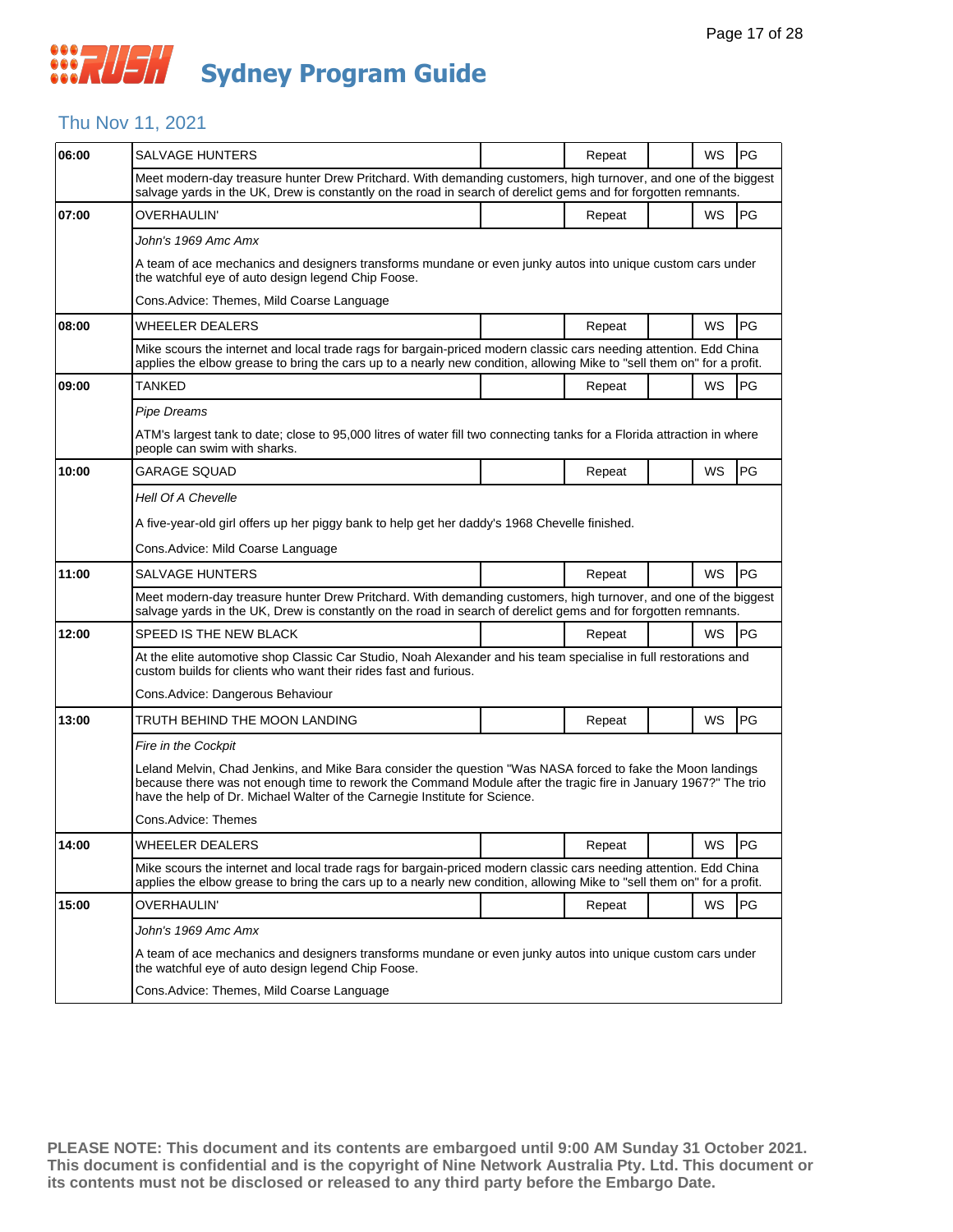#### Thu Nov 11, 2021

| 16:00 | <b>GARAGE SQUAD</b>                                                                                                                                                                                                               |  | Repeat |  | WS | PG |  |  |
|-------|-----------------------------------------------------------------------------------------------------------------------------------------------------------------------------------------------------------------------------------|--|--------|--|----|----|--|--|
|       | VW Bug                                                                                                                                                                                                                            |  |        |  |    |    |  |  |
|       | A 1971 VW Bug refuses to speak the language of repair. Will the Garage Squad be able to resurrect this beaten<br>beauty?                                                                                                          |  |        |  |    |    |  |  |
|       | Cons. Advice: Mild Coarse Language                                                                                                                                                                                                |  |        |  |    |    |  |  |
| 16:30 | ISALVAGE HUNTERS                                                                                                                                                                                                                  |  | Repeat |  | WS | PG |  |  |
|       | Meet modern-day treasure hunter Drew Pritchard. With demanding customers, high turnover, and one of the biggest<br>salvage yards in the UK, Drew is constantly on the road in search of derelict gems and for forgotten remnants. |  |        |  |    |    |  |  |
| 17:30 | <b>TANKED</b>                                                                                                                                                                                                                     |  | Repeat |  | WS | PG |  |  |
|       | <b>Pipe Dreams</b>                                                                                                                                                                                                                |  |        |  |    |    |  |  |
|       | ATM's largest tank to date; close to 95,000 litres of water fill two connecting tanks for a Florida attraction in where<br>people can swim with sharks.                                                                           |  |        |  |    |    |  |  |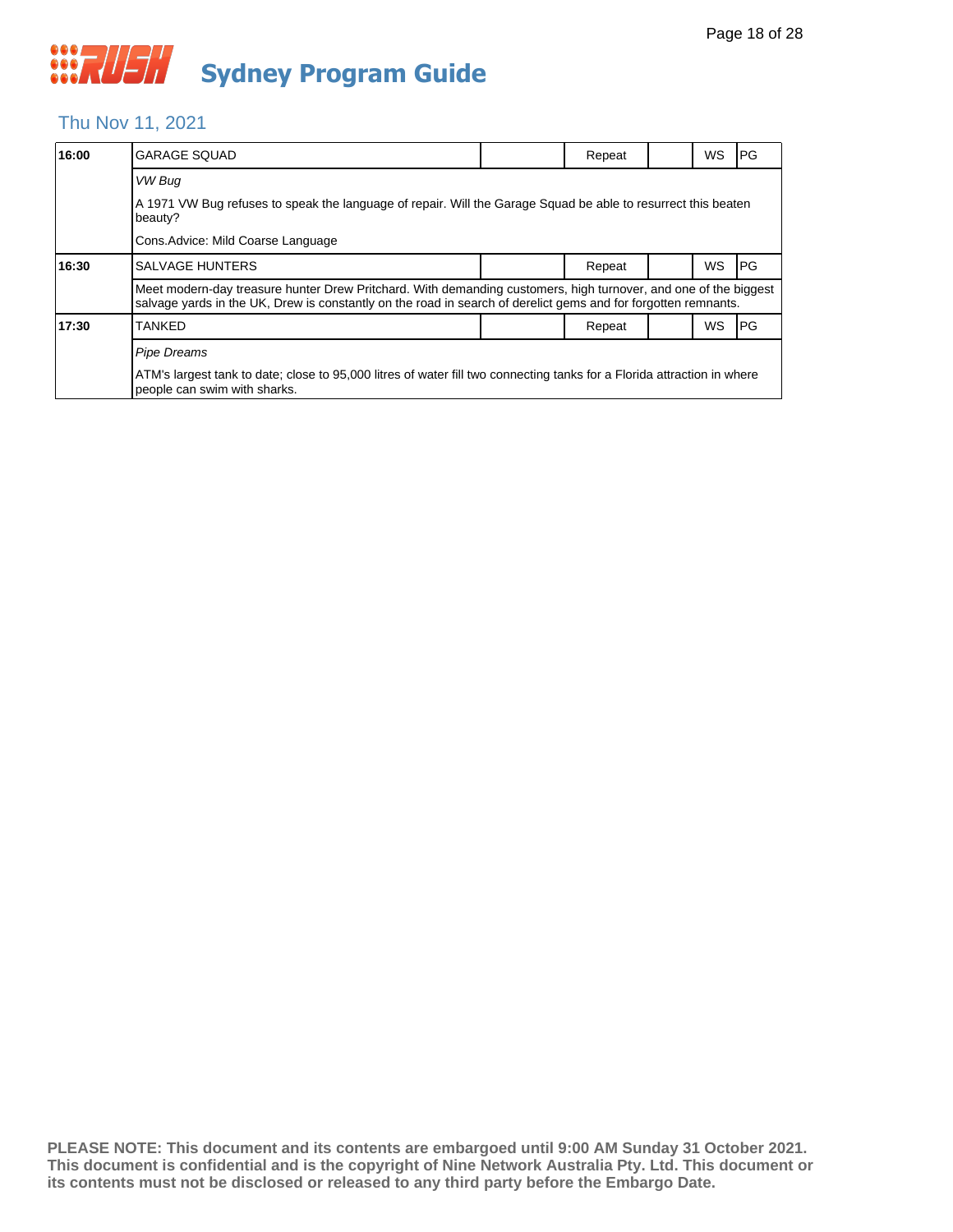## *CONSTRUSH* **Sydney Program Guide**

### Thu Nov 11, 2021

| 18:30 | <b>WHEELER DEALERS</b>                                                                                                                                                                                                                                                                                                      |  | Repeat |  | WS | PG |  |  |  |
|-------|-----------------------------------------------------------------------------------------------------------------------------------------------------------------------------------------------------------------------------------------------------------------------------------------------------------------------------|--|--------|--|----|----|--|--|--|
|       | Mike scours the internet and local trade rags for bargain-priced modern classic cars needing attention. Edd China<br>applies the elbow grease to bring the cars up to a nearly new condition, allowing Mike to "sell them on" for a profit.                                                                                 |  |        |  |    |    |  |  |  |
| 19:30 | RESTO MY RIDE AUSTRALIA                                                                                                                                                                                                                                                                                                     |  | Repeat |  | WS | G  |  |  |  |
|       | Stars and their Cars                                                                                                                                                                                                                                                                                                        |  |        |  |    |    |  |  |  |
|       | Australian actor Andrew Daddo wants the coolest ride on Sydney's Northern Beaches. Dec has other ideas on how<br>the Resto should look and Andrew is kept in the dark until it's time to reveal the car in the Stars and their Cars<br>exhibition. Dec and Chip Foose hang out talking Aussie cars at MotorEx Car Festival. |  |        |  |    |    |  |  |  |
| 20:30 | <b>STREET OUTLAWS</b>                                                                                                                                                                                                                                                                                                       |  |        |  | WS | M  |  |  |  |
|       | Cash Days: Comfortably Numb                                                                                                                                                                                                                                                                                                 |  |        |  |    |    |  |  |  |
|       | On the second night of Cash Days, 405 racers must match up and race, while still fighting to knock out the only<br>remaining Texas driver; the sketchy road is still in play, and it becomes a tuner's game to see who can get down the<br>street in one piece.                                                             |  |        |  |    |    |  |  |  |
|       | Cons. Advice: Adult Themes, Some Coarse Language                                                                                                                                                                                                                                                                            |  |        |  |    |    |  |  |  |
| 21:30 | STREET OUTLAWS: NO PREP KINGS                                                                                                                                                                                                                                                                                               |  |        |  | WS | M  |  |  |  |
|       | Look Out for the Lockup                                                                                                                                                                                                                                                                                                     |  |        |  |    |    |  |  |  |
|       | Everyone hopes to chase down Lizzy as the fourth race of the season kicks off. Later, Reaper forms a new team<br>from a group of outcasts.                                                                                                                                                                                  |  |        |  |    |    |  |  |  |
|       | Cons. Advice: Mature Themes, Some Coarse Language                                                                                                                                                                                                                                                                           |  |        |  |    |    |  |  |  |
| 22:30 | TEXAS METAL                                                                                                                                                                                                                                                                                                                 |  | Repeat |  | WS | M  |  |  |  |
|       | Earl Campbell's Custom Cadillac Part 3                                                                                                                                                                                                                                                                                      |  |        |  |    |    |  |  |  |
|       | The team revamps an old school '34 Buick into a modern day lowrider; after months of rebuilding the body and<br>making a custom frame for Earl Campbell's '49 Cadillac, the Hall of Famer challenges the shop with a last-minute<br>wrinkle.                                                                                |  |        |  |    |    |  |  |  |
|       | Cons. Advice: Some Coarse Language                                                                                                                                                                                                                                                                                          |  |        |  |    |    |  |  |  |
| 23:30 | <b>RESTO MY RIDE AUSTRALIA</b>                                                                                                                                                                                                                                                                                              |  | Repeat |  | WS | G  |  |  |  |
|       | <b>Stars and their Cars</b>                                                                                                                                                                                                                                                                                                 |  |        |  |    |    |  |  |  |
|       | Australian actor Andrew Daddo wants the coolest ride on Sydney's Northern Beaches. Dec has other ideas on how<br>the Resto should look and Andrew is kept in the dark until it's time to reveal the car in the Stars and their Cars<br>exhibition. Dec and Chip Foose hang out talking Aussie cars at MotorEx Car Festival. |  |        |  |    |    |  |  |  |
| 00:30 | <b>STREET OUTLAWS</b>                                                                                                                                                                                                                                                                                                       |  | Repeat |  | WS | M  |  |  |  |
|       | Cash Days: Comfortably Numb                                                                                                                                                                                                                                                                                                 |  |        |  |    |    |  |  |  |
|       | On the second night of Cash Days, 405 racers must match up and race, while still fighting to knock out the only<br>remaining Texas driver; the sketchy road is still in play, and it becomes a tuner's game to see who can get down the<br>street in one piece.                                                             |  |        |  |    |    |  |  |  |
|       | Cons. Advice: Adult Themes, Some Coarse Language                                                                                                                                                                                                                                                                            |  |        |  |    |    |  |  |  |
| 01:30 | STREET OUTLAWS: NO PREP KINGS                                                                                                                                                                                                                                                                                               |  | Repeat |  | WS | M  |  |  |  |
|       | Look Out for the Lockup                                                                                                                                                                                                                                                                                                     |  |        |  |    |    |  |  |  |
|       | Everyone hopes to chase down Lizzy as the fourth race of the season kicks off. Later, Reaper forms a new team<br>from a group of outcasts.                                                                                                                                                                                  |  |        |  |    |    |  |  |  |
|       | Cons. Advice: Mature Themes, Some Coarse Language                                                                                                                                                                                                                                                                           |  |        |  |    |    |  |  |  |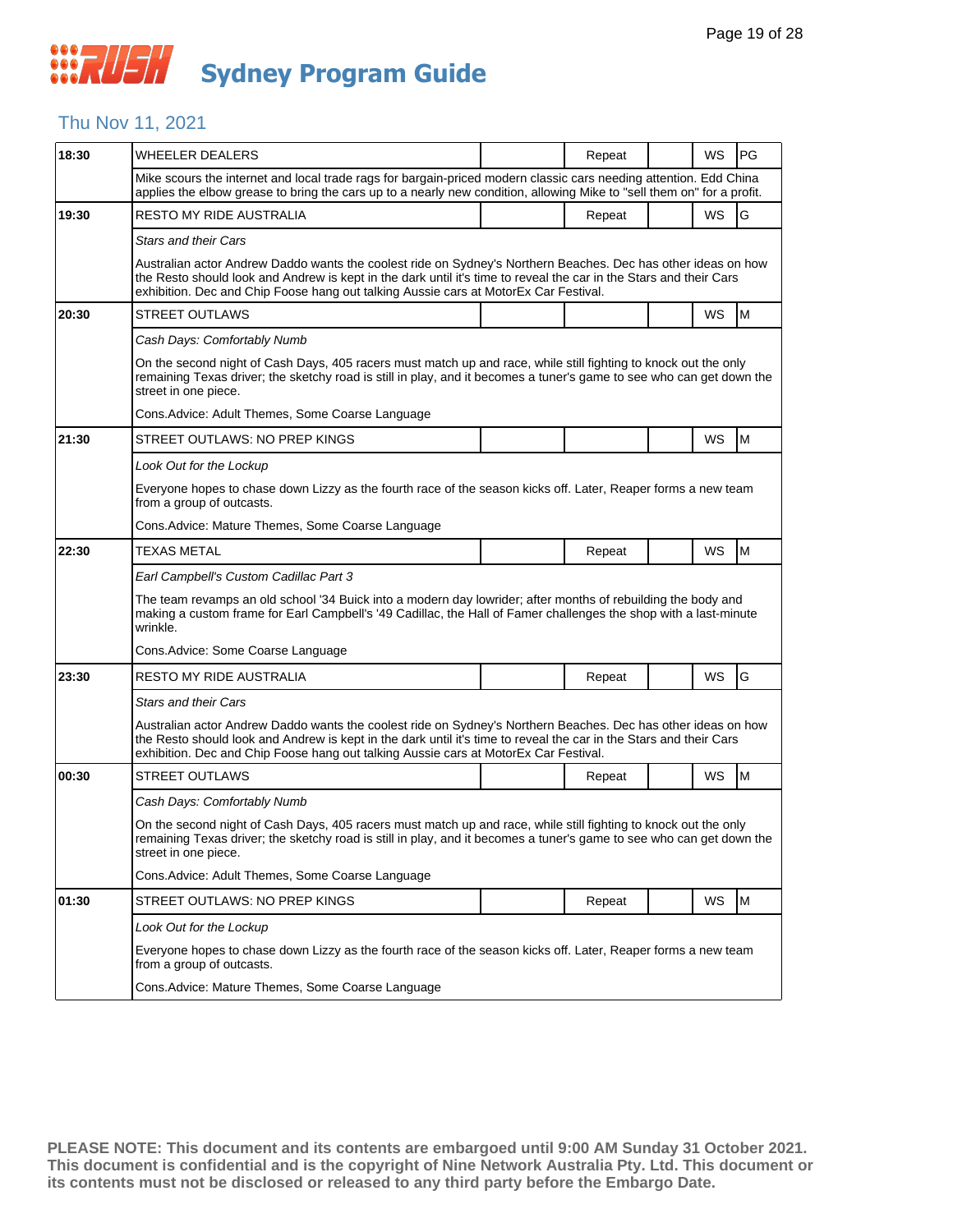### Thu Nov 11, 2021

| 02:30 | TANKFD                                                                                                                                                                                                                                                          |  | Repeat |  | WS | PG |  |  |  |
|-------|-----------------------------------------------------------------------------------------------------------------------------------------------------------------------------------------------------------------------------------------------------------------|--|--------|--|----|----|--|--|--|
|       | <b>Pipe Dreams</b>                                                                                                                                                                                                                                              |  |        |  |    |    |  |  |  |
|       | ATM's largest tank to date; close to 95,000 litres of water fill two connecting tanks for a Florida attraction in where<br>people can swim with sharks.                                                                                                         |  |        |  |    |    |  |  |  |
| 03:30 | <b>SALVAGE HUNTERS</b>                                                                                                                                                                                                                                          |  | Repeat |  | WS | PG |  |  |  |
|       | Meet modern-day treasure hunter Drew Pritchard. With demanding customers, high turnover, and one of the biggest<br>salvage yards in the UK, Drew is constantly on the road in search of derelict gems and for forgotten remnants.                               |  |        |  |    |    |  |  |  |
| 04:30 | GARAGE SQUAD                                                                                                                                                                                                                                                    |  | Repeat |  | WS | PG |  |  |  |
|       | VW Bug                                                                                                                                                                                                                                                          |  |        |  |    |    |  |  |  |
|       | A 1971 VW Bug refuses to speak the language of repair. Will the Garage Squad be able to resurrect this beaten<br>beauty?                                                                                                                                        |  |        |  |    |    |  |  |  |
|       | Cons.Advice: Mild Coarse Language                                                                                                                                                                                                                               |  |        |  |    |    |  |  |  |
| 05:00 | <b>STREET OUTLAWS</b>                                                                                                                                                                                                                                           |  | Repeat |  | WS | ΙM |  |  |  |
|       | Cash Days: Comfortably Numb                                                                                                                                                                                                                                     |  |        |  |    |    |  |  |  |
|       | On the second night of Cash Days, 405 racers must match up and race, while still fighting to knock out the only<br>remaining Texas driver; the sketchy road is still in play, and it becomes a tuner's game to see who can get down the<br>street in one piece. |  |        |  |    |    |  |  |  |
|       | Cons. Advice: Adult Themes, Some Coarse Language                                                                                                                                                                                                                |  |        |  |    |    |  |  |  |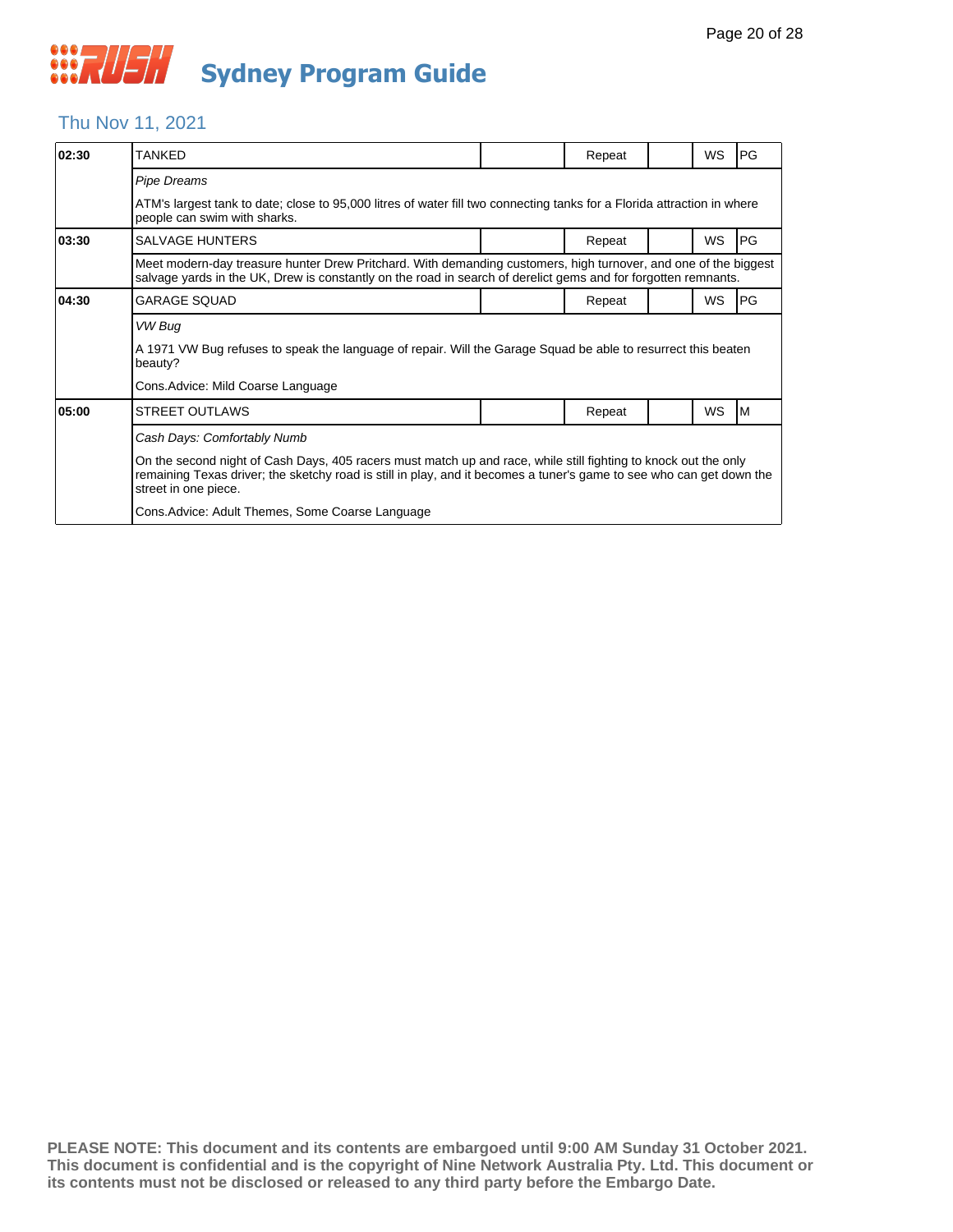## *CONSTRUSH* **Sydney Program Guide**

### Fri Nov 12, 2021

| 06:00 | <b>GARAGE SQUAD</b>                                                                                                                                                                                                                                                                                                                                        |                                                                                                                                                                                                                                             | Repeat |  | WS        | PG        |  |  |
|-------|------------------------------------------------------------------------------------------------------------------------------------------------------------------------------------------------------------------------------------------------------------------------------------------------------------------------------------------------------------|---------------------------------------------------------------------------------------------------------------------------------------------------------------------------------------------------------------------------------------------|--------|--|-----------|-----------|--|--|
|       | <b>Hell Of A Chevelle</b>                                                                                                                                                                                                                                                                                                                                  |                                                                                                                                                                                                                                             |        |  |           |           |  |  |
|       | A five-year-old girl offers up her piggy bank to help get her daddy's 1968 Chevelle finished.                                                                                                                                                                                                                                                              |                                                                                                                                                                                                                                             |        |  |           |           |  |  |
|       | Cons.Advice: Mild Coarse Language                                                                                                                                                                                                                                                                                                                          |                                                                                                                                                                                                                                             |        |  |           |           |  |  |
| 07:00 | OVERHAULIN'                                                                                                                                                                                                                                                                                                                                                |                                                                                                                                                                                                                                             | Repeat |  | WS        | PG        |  |  |
|       | Dan's 1967 Pontiac Firebird                                                                                                                                                                                                                                                                                                                                |                                                                                                                                                                                                                                             |        |  |           |           |  |  |
|       | A team of ace mechanics and designers transforms mundane or even junky autos into unique custom cars under<br>the watchful eye of auto design legend Chip Foose.                                                                                                                                                                                           |                                                                                                                                                                                                                                             |        |  |           |           |  |  |
|       | Cons.Advice: Themes, Mild Coarse Language                                                                                                                                                                                                                                                                                                                  |                                                                                                                                                                                                                                             |        |  |           |           |  |  |
| 08:00 | <b>WHEELER DEALERS</b>                                                                                                                                                                                                                                                                                                                                     |                                                                                                                                                                                                                                             | Repeat |  | <b>WS</b> | PG        |  |  |
|       | Mike scours the internet and local trade rags for bargain-priced modern classic cars needing attention. Edd China<br>applies the elbow grease to bring the cars up to a nearly new condition, allowing Mike to "sell them on" for a profit.                                                                                                                |                                                                                                                                                                                                                                             |        |  |           |           |  |  |
| 09:00 | TANKED                                                                                                                                                                                                                                                                                                                                                     |                                                                                                                                                                                                                                             | Repeat |  | WS        | PG        |  |  |
|       | The Purr-Fect Tank                                                                                                                                                                                                                                                                                                                                         |                                                                                                                                                                                                                                             |        |  |           |           |  |  |
|       | Wayde and Brett head to the Royal Blues Hotel in Florida to build a 1,500 gallon tank into the restaurant ceiling that<br>would also be visible from the pool; then off to Seattle to build a tank for Henri the Cat.                                                                                                                                      |                                                                                                                                                                                                                                             |        |  |           |           |  |  |
| 10:00 | RESTO MY RIDE AUSTRALIA                                                                                                                                                                                                                                                                                                                                    |                                                                                                                                                                                                                                             | Repeat |  | WS        | G         |  |  |
|       | <b>Stars and their Cars</b><br>Australian actor Andrew Daddo wants the coolest ride on Sydney's Northern Beaches. Dec has other ideas on how<br>the Resto should look and Andrew is kept in the dark until it's time to reveal the car in the Stars and their Cars<br>exhibition. Dec and Chip Foose hang out talking Aussie cars at MotorEx Car Festival. |                                                                                                                                                                                                                                             |        |  |           |           |  |  |
| 11:00 | <b>SALVAGE HUNTERS</b>                                                                                                                                                                                                                                                                                                                                     |                                                                                                                                                                                                                                             | Repeat |  | WS        | <b>PG</b> |  |  |
|       | Meet modern-day treasure hunter Drew Pritchard. With demanding customers, high turnover, and one of the biggest<br>salvage yards in the UK, Drew is constantly on the road in search of derelict gems and for forgotten remnants.                                                                                                                          |                                                                                                                                                                                                                                             |        |  |           |           |  |  |
| 12:00 | <b>STREET OUTLAWS</b>                                                                                                                                                                                                                                                                                                                                      |                                                                                                                                                                                                                                             | Repeat |  | WS        | M         |  |  |
|       | Cash Days: Comfortably Numb                                                                                                                                                                                                                                                                                                                                |                                                                                                                                                                                                                                             |        |  |           |           |  |  |
|       | On the second night of Cash Days, 405 racers must match up and race, while still fighting to knock out the only<br>remaining Texas driver; the sketchy road is still in play, and it becomes a tuner's game to see who can get down the<br>street in one piece.                                                                                            |                                                                                                                                                                                                                                             |        |  |           |           |  |  |
|       | Cons. Advice: Adult Themes, Some Coarse Language                                                                                                                                                                                                                                                                                                           |                                                                                                                                                                                                                                             |        |  |           |           |  |  |
| 13:00 | <b>ABALONE WARS</b>                                                                                                                                                                                                                                                                                                                                        |                                                                                                                                                                                                                                             | Repeat |  | WS        | PG        |  |  |
|       | Take a look at the underwater escapades of valiant divers who risk their lives and plunge into the shark-dwelling<br>regions of the Southern Ocean, for precious abalone.                                                                                                                                                                                  |                                                                                                                                                                                                                                             |        |  |           |           |  |  |
|       | Cons.Advice: Themes, Mild Coarse Language                                                                                                                                                                                                                                                                                                                  |                                                                                                                                                                                                                                             |        |  |           |           |  |  |
| 14:00 | WHEELER DEALERS                                                                                                                                                                                                                                                                                                                                            |                                                                                                                                                                                                                                             | Repeat |  | WS        | PG        |  |  |
|       |                                                                                                                                                                                                                                                                                                                                                            | Mike scours the internet and local trade rags for bargain-priced modern classic cars needing attention. Edd China<br>applies the elbow grease to bring the cars up to a nearly new condition, allowing Mike to "sell them on" for a profit. |        |  |           |           |  |  |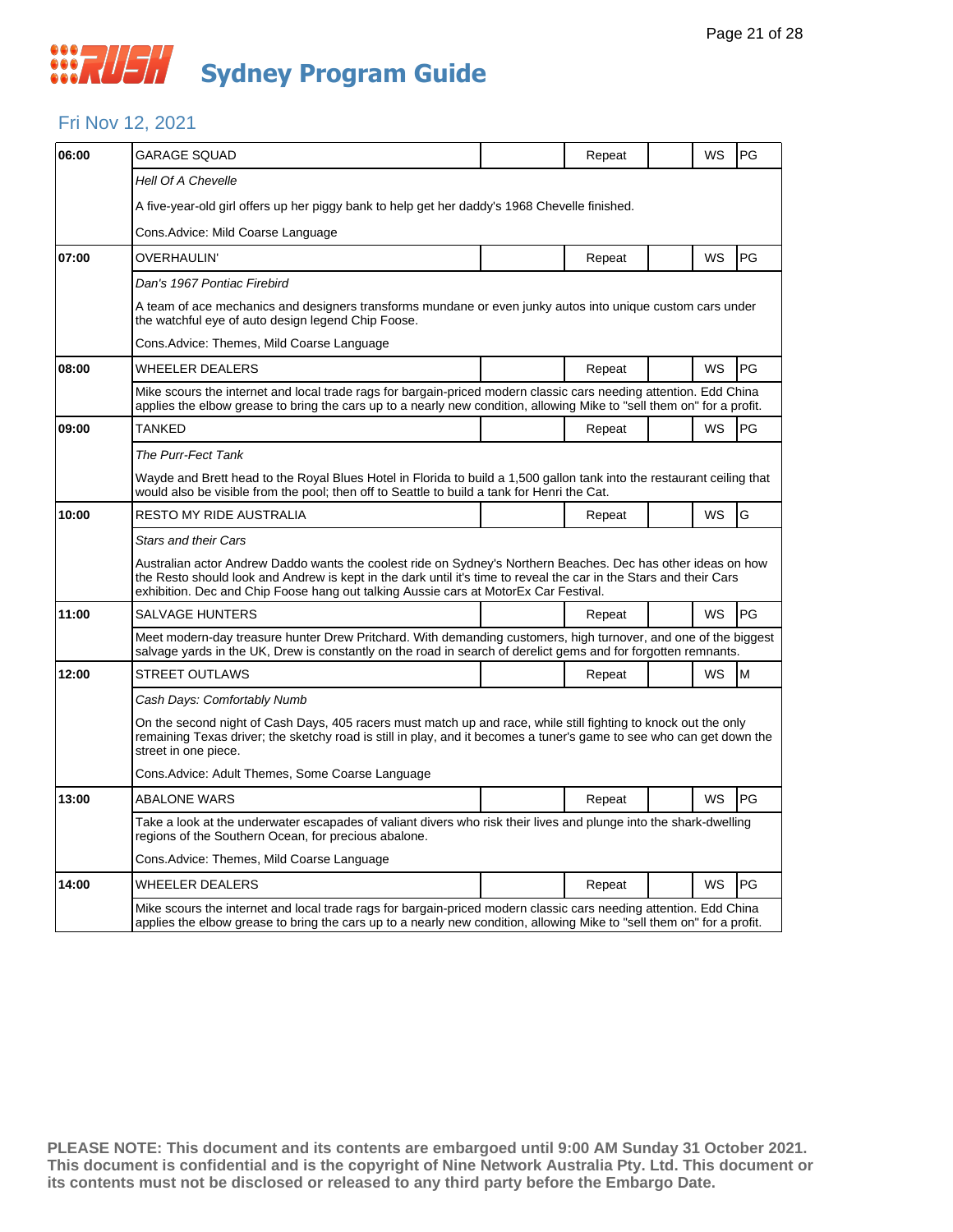#### Fri Nov 12, 2021

| 15:00 | OVERHAULIN'                                                                                                                                                                                                                       |                                                                                                            | Repeat |  | WS | <b>PG</b> |  |  |  |  |
|-------|-----------------------------------------------------------------------------------------------------------------------------------------------------------------------------------------------------------------------------------|------------------------------------------------------------------------------------------------------------|--------|--|----|-----------|--|--|--|--|
|       | Dan's 1967 Pontiac Firebird                                                                                                                                                                                                       |                                                                                                            |        |  |    |           |  |  |  |  |
|       | the watchful eye of auto design legend Chip Foose.                                                                                                                                                                                | A team of ace mechanics and designers transforms mundane or even junky autos into unique custom cars under |        |  |    |           |  |  |  |  |
|       | Cons. Advice: Themes, Mild Coarse Language                                                                                                                                                                                        |                                                                                                            |        |  |    |           |  |  |  |  |
| 16:00 | <b>GARAGE SQUAD</b>                                                                                                                                                                                                               |                                                                                                            | Repeat |  | WS | PG        |  |  |  |  |
|       | Monte Carlo                                                                                                                                                                                                                       |                                                                                                            |        |  |    |           |  |  |  |  |
|       | A 1985 Monte Carlo doubles down in a high-stakes rescue. Can the Garage Squad get this cult car back on the<br>road?                                                                                                              |                                                                                                            |        |  |    |           |  |  |  |  |
|       | Cons. Advice: Mild Coarse Language                                                                                                                                                                                                |                                                                                                            |        |  |    |           |  |  |  |  |
| 16:30 | <b>SALVAGE HUNTERS</b>                                                                                                                                                                                                            |                                                                                                            | Repeat |  | WS | <b>PG</b> |  |  |  |  |
|       | Meet modern-day treasure hunter Drew Pritchard. With demanding customers, high turnover, and one of the biggest<br>salvage yards in the UK, Drew is constantly on the road in search of derelict gems and for forgotten remnants. |                                                                                                            |        |  |    |           |  |  |  |  |
| 17:30 | <b>TANKED</b>                                                                                                                                                                                                                     |                                                                                                            | Repeat |  | WS | PG        |  |  |  |  |
|       | The Purr-Fect Tank                                                                                                                                                                                                                |                                                                                                            |        |  |    |           |  |  |  |  |
|       | Wayde and Brett head to the Royal Blues Hotel in Florida to build a 1,500 gallon tank into the restaurant ceiling that<br>would also be visible from the pool; then off to Seattle to build a tank for Henri the Cat.             |                                                                                                            |        |  |    |           |  |  |  |  |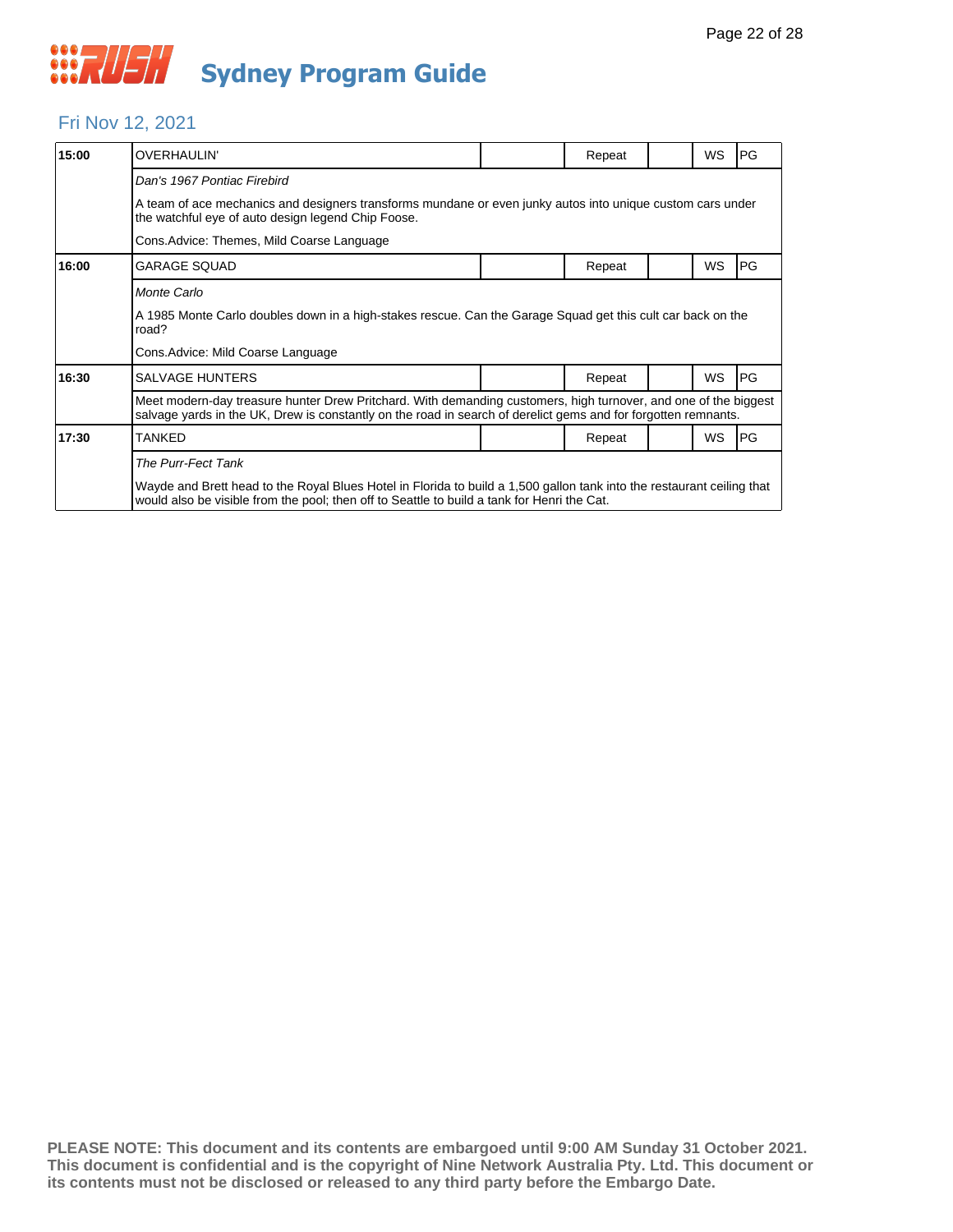### Fri Nov 12, 2021

| 18:30 | WHEELER DEALERS                                                                                                                                                                                                                                                    |  | Repeat |  | WS | PG                                                                                    |  |  |  |
|-------|--------------------------------------------------------------------------------------------------------------------------------------------------------------------------------------------------------------------------------------------------------------------|--|--------|--|----|---------------------------------------------------------------------------------------|--|--|--|
|       | Mike scours the internet and local trade rags for bargain-priced modern classic cars needing attention. Edd China<br>applies the elbow grease to bring the cars up to a nearly new condition, allowing Mike to "sell them on" for a profit.                        |  |        |  |    |                                                                                       |  |  |  |
| 19:30 | UNEXPLAINED AND UNEXPLORED                                                                                                                                                                                                                                         |  |        |  |    | PG                                                                                    |  |  |  |
|       | <b>Curse of Superstition Mountains</b>                                                                                                                                                                                                                             |  |        |  |    |                                                                                       |  |  |  |
|       | New discoveries at the site of an alleged long-lost gold mine could lead investigators to a 200-million-dollar payday.                                                                                                                                             |  |        |  |    |                                                                                       |  |  |  |
| 20:30 | <b>EXPEDITION UNKNOWN</b>                                                                                                                                                                                                                                          |  |        |  | WS | PG                                                                                    |  |  |  |
|       | Mysteries of the Dead Sea Scrolls                                                                                                                                                                                                                                  |  |        |  |    |                                                                                       |  |  |  |
|       | Josh travels to the Holy Land to dig in with an archaeologist who has recently discovered new Dead Sea Scrolls.<br>Josh also sees cutting-edge technology restore scroll fragments in a way that could change how we read the Bible.                               |  |        |  |    |                                                                                       |  |  |  |
| 21:30 | TRUTH BEHIND THE MOON LANDING                                                                                                                                                                                                                                      |  |        |  | WS | M                                                                                     |  |  |  |
|       | <b>Killing Armstrong</b>                                                                                                                                                                                                                                           |  |        |  |    |                                                                                       |  |  |  |
|       | Melvin, Jenkins, and Bara consider the question "Was the Lunar Module so complicated that it was impossible to<br>control, and could not have landed on the Moon?"                                                                                                 |  |        |  |    |                                                                                       |  |  |  |
|       | Cons.Advice: Themes                                                                                                                                                                                                                                                |  |        |  |    |                                                                                       |  |  |  |
| 22:30 | <b>ALIEN ENCOUNTERS</b>                                                                                                                                                                                                                                            |  |        |  | WS | M                                                                                     |  |  |  |
|       | The Offspring                                                                                                                                                                                                                                                      |  |        |  |    |                                                                                       |  |  |  |
|       | A mothership the size of Texas is hovering over Earth and we are tired of waiting. We send a rover to explore, and<br>what we find makes us question the definition of life. On Earth, the pods multiply and get smaller, making contact<br>with them unavoidable. |  |        |  |    |                                                                                       |  |  |  |
|       | Cons. Advice: Mature Themes                                                                                                                                                                                                                                        |  |        |  |    |                                                                                       |  |  |  |
| 23:30 | <b>ICE COLD GOLD</b>                                                                                                                                                                                                                                               |  | Repeat |  | WS | M                                                                                     |  |  |  |
|       | Midnight Run                                                                                                                                                                                                                                                       |  |        |  |    |                                                                                       |  |  |  |
|       | Our miners begin their journey into Greenland's unexplored and unforgiving wilderness in search ultimate treasure.<br>While half the team discovers what could be a massive gold deposit, the rest of the team finds themselves stranded<br>5 miles from camp.     |  |        |  |    |                                                                                       |  |  |  |
|       | Cons.Advice: Some Coarse Language                                                                                                                                                                                                                                  |  |        |  |    |                                                                                       |  |  |  |
| 00:30 | UNEXPLAINED AND UNEXPLORED                                                                                                                                                                                                                                         |  | Repeat |  |    | PG                                                                                    |  |  |  |
|       | <b>Curse of Superstition Mountains</b>                                                                                                                                                                                                                             |  |        |  |    |                                                                                       |  |  |  |
|       | New discoveries at the site of an alleged long-lost gold mine could lead investigators to a 200-million-dollar payday.                                                                                                                                             |  |        |  |    |                                                                                       |  |  |  |
| 01:30 | <b>EXPEDITION UNKNOWN</b>                                                                                                                                                                                                                                          |  | Repeat |  | WS | PG                                                                                    |  |  |  |
|       | Mysteries of the Dead Sea Scrolls                                                                                                                                                                                                                                  |  |        |  |    |                                                                                       |  |  |  |
|       | Josh travels to the Holy Land to dig in with an archaeologist who has recently discovered new Dead Sea Scrolls.<br>Josh also sees cutting-edge technology restore scroll fragments in a way that could change how we read the Bible.                               |  |        |  |    |                                                                                       |  |  |  |
| 02:30 | TRUTH BEHIND THE MOON LANDING                                                                                                                                                                                                                                      |  | Repeat |  | WS | $\mathsf{M}% _{T}=\mathsf{M}_{T}\!\left( a,b\right) ,\ \mathsf{M}_{T}=\mathsf{M}_{T}$ |  |  |  |
|       | <b>Killing Armstrong</b>                                                                                                                                                                                                                                           |  |        |  |    |                                                                                       |  |  |  |
|       | Melvin, Jenkins, and Bara consider the question "Was the Lunar Module so complicated that it was impossible to<br>control, and could not have landed on the Moon?"                                                                                                 |  |        |  |    |                                                                                       |  |  |  |
|       | Cons.Advice: Themes                                                                                                                                                                                                                                                |  |        |  |    |                                                                                       |  |  |  |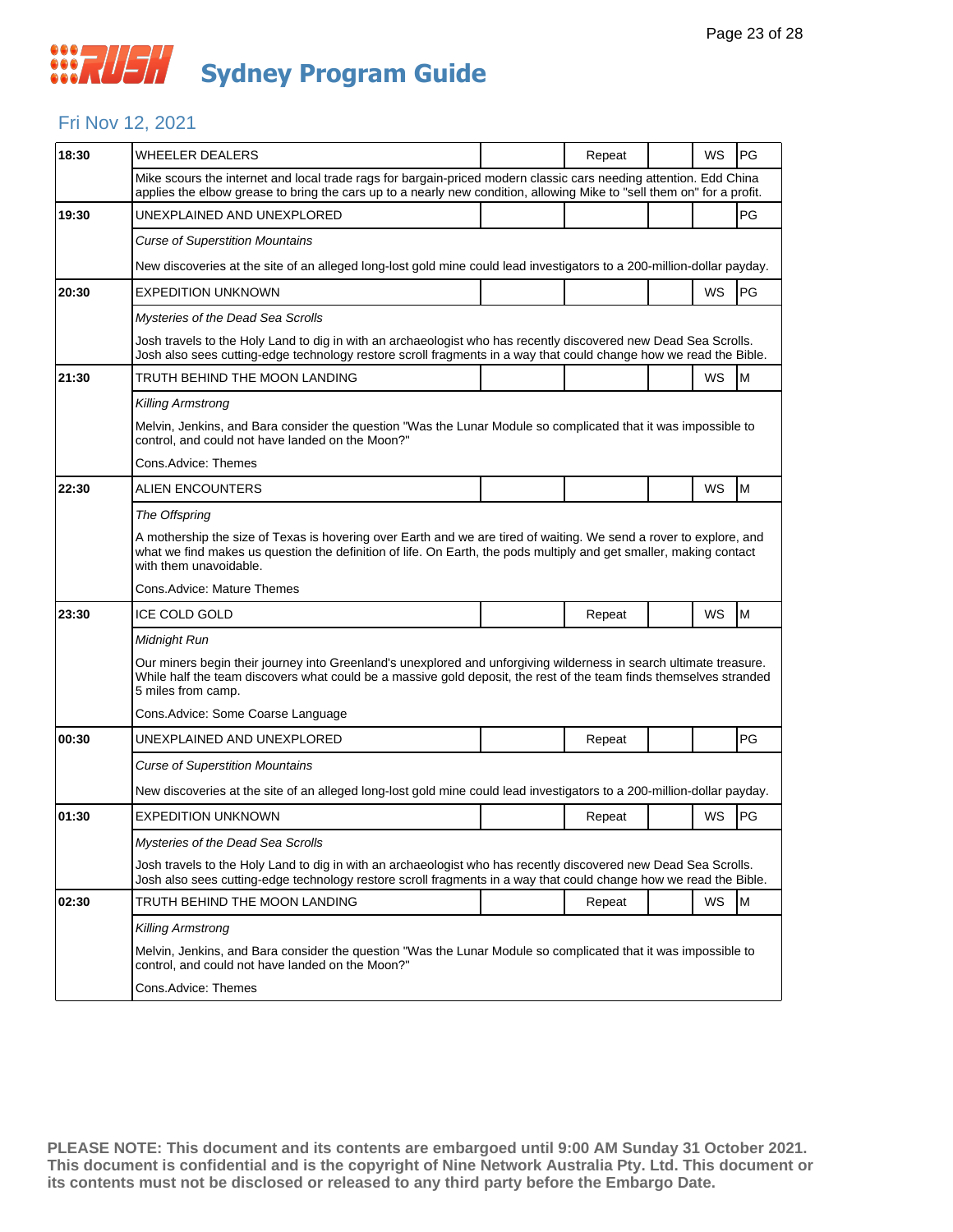

### Fri Nov 12, 2021

| 03:30 | <b>RESTO MY RIDE AUSTRALIA</b>                                                                                                                                                                                                                                                                                              |  | Repeat |  | WS | G    |  |  |
|-------|-----------------------------------------------------------------------------------------------------------------------------------------------------------------------------------------------------------------------------------------------------------------------------------------------------------------------------|--|--------|--|----|------|--|--|
|       | <b>Stars and their Cars</b>                                                                                                                                                                                                                                                                                                 |  |        |  |    |      |  |  |
|       | Australian actor Andrew Daddo wants the coolest ride on Sydney's Northern Beaches. Dec has other ideas on how<br>the Resto should look and Andrew is kept in the dark until it's time to reveal the car in the Stars and their Cars<br>exhibition. Dec and Chip Foose hang out talking Aussie cars at MotorEx Car Festival. |  |        |  |    |      |  |  |
| 04:30 | <b>GARAGE SQUAD</b>                                                                                                                                                                                                                                                                                                         |  | Repeat |  | WS | l PG |  |  |
|       | Monte Carlo                                                                                                                                                                                                                                                                                                                 |  |        |  |    |      |  |  |
|       | A 1985 Monte Carlo doubles down in a high-stakes rescue. Can the Garage Squad get this cult car back on the<br>road?                                                                                                                                                                                                        |  |        |  |    |      |  |  |
|       | Cons. Advice: Mild Coarse Language                                                                                                                                                                                                                                                                                          |  |        |  |    |      |  |  |
| 05:00 | UNEXPLAINED AND UNEXPLORED                                                                                                                                                                                                                                                                                                  |  | Repeat |  |    | PG   |  |  |
|       | <b>Curse of Superstition Mountains</b>                                                                                                                                                                                                                                                                                      |  |        |  |    |      |  |  |
|       | New discoveries at the site of an alleged long-lost gold mine could lead investigators to a 200-million-dollar payday.                                                                                                                                                                                                      |  |        |  |    |      |  |  |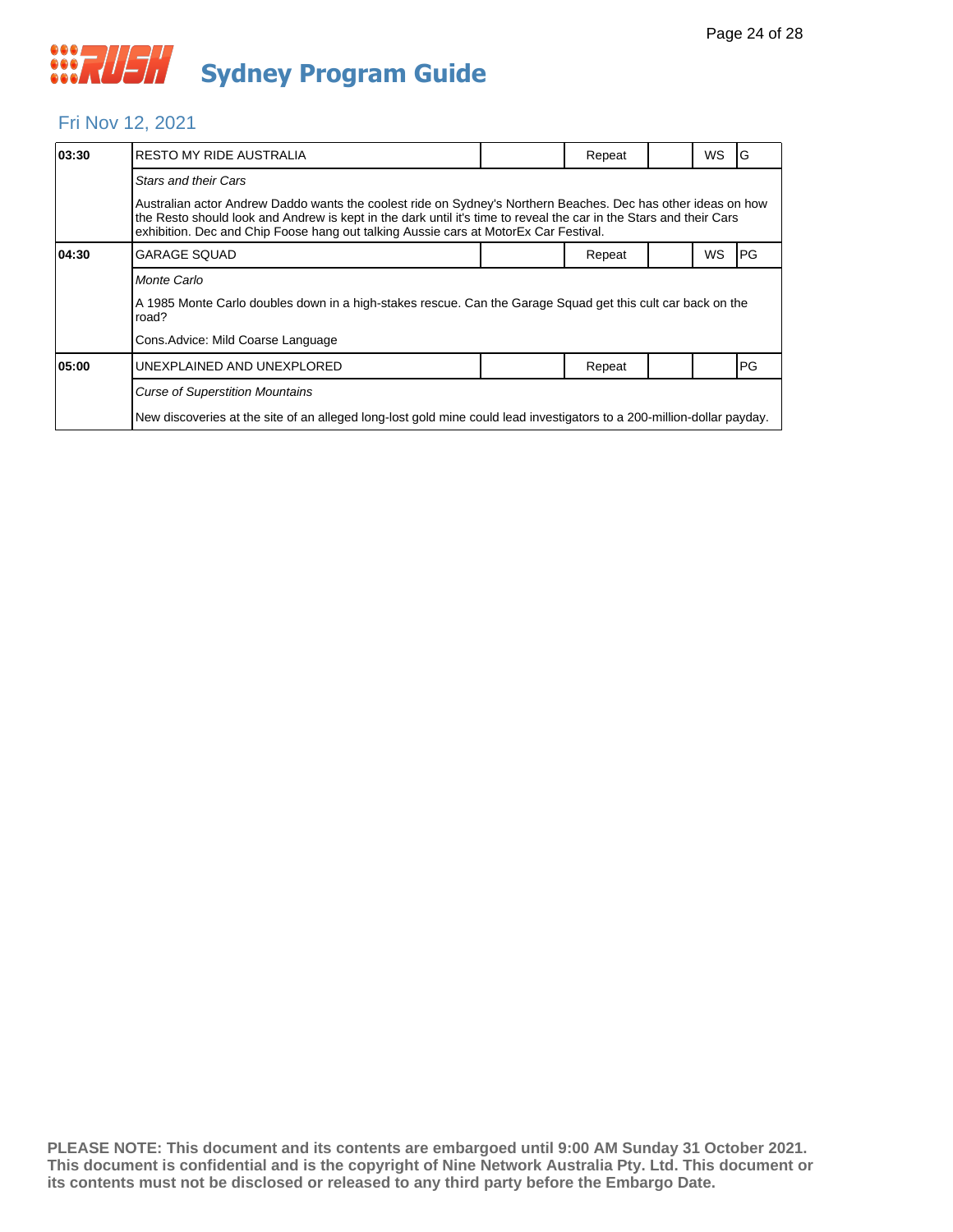### Sat Nov 13, 2021

| 06:00 | SALVAGE HUNTERS                                                                                                                                                                                                                             |  | Repeat |  | WS        | PG |  |  |  |
|-------|---------------------------------------------------------------------------------------------------------------------------------------------------------------------------------------------------------------------------------------------|--|--------|--|-----------|----|--|--|--|
|       | Meet modern-day treasure hunter Drew Pritchard. With demanding customers, high turnover, and one of the biggest<br>salvage yards in the UK, Drew is constantly on the road in search of derelict gems and for forgotten remnants.           |  |        |  |           |    |  |  |  |
| 07:00 | OVERHAULIN'                                                                                                                                                                                                                                 |  | Repeat |  | WS        | PG |  |  |  |
|       | Scott's 1963 Cadillac El Dorado                                                                                                                                                                                                             |  |        |  |           |    |  |  |  |
|       | A team of ace mechanics and designers transforms mundane or even junky autos into unique custom cars under<br>the watchful eye of auto design legend Chip Foose.                                                                            |  |        |  |           |    |  |  |  |
|       | Cons.Advice: Themes, Mild Coarse Language                                                                                                                                                                                                   |  |        |  |           |    |  |  |  |
| 08:00 | <b>WHEELER DEALERS</b>                                                                                                                                                                                                                      |  | Repeat |  | <b>WS</b> | PG |  |  |  |
|       | Mike scours the internet and local trade rags for bargain-priced modern classic cars needing attention. Edd China<br>applies the elbow grease to bring the cars up to a nearly new condition, allowing Mike to "sell them on" for a profit. |  |        |  |           |    |  |  |  |
| 09:00 | TANKED                                                                                                                                                                                                                                      |  | Repeat |  | WS        | PG |  |  |  |
|       | Channeling The Long Island Medium                                                                                                                                                                                                           |  |        |  |           |    |  |  |  |
|       | Building two custom tanks in a week for Long Island Medium Theresa Caputo; a mermaid tank in her living room<br>and a koi pond in her backyard.                                                                                             |  |        |  |           |    |  |  |  |
| 10:00 | <b>GARAGE SQUAD</b>                                                                                                                                                                                                                         |  | Repeat |  | <b>WS</b> | PG |  |  |  |
|       | Hell Of A Chevelle                                                                                                                                                                                                                          |  |        |  |           |    |  |  |  |
|       | A five-year-old girl offers up her piggy bank to help get her daddy's 1968 Chevelle finished.                                                                                                                                               |  |        |  |           |    |  |  |  |
|       | Cons.Advice: Mild Coarse Language                                                                                                                                                                                                           |  |        |  |           |    |  |  |  |
| 11:00 | SALVAGE HUNTERS                                                                                                                                                                                                                             |  | Repeat |  | WS        | PG |  |  |  |
|       | Meet modern-day treasure hunter Drew Pritchard. With demanding customers, high turnover, and one of the biggest<br>salvage yards in the UK, Drew is constantly on the road in search of derelict gems and for forgotten remnants.           |  |        |  |           |    |  |  |  |
| 12:00 | GARAGE SQUAD                                                                                                                                                                                                                                |  | Repeat |  | WS        | PG |  |  |  |
|       | One Tough Chevy                                                                                                                                                                                                                             |  |        |  |           |    |  |  |  |
|       | A 1974 Chevy 4x4 still has some fight left in her. Can the Garage Squad help the owner turn this tough beauty into a<br>treasure?                                                                                                           |  |        |  |           |    |  |  |  |
|       | Cons.Advice: Mild Coarse Language                                                                                                                                                                                                           |  |        |  |           |    |  |  |  |
| 12:30 | TREASURE QUEST SNAKE ISLAND                                                                                                                                                                                                                 |  | Repeat |  | WS        | PG |  |  |  |
|       | A Cursed Fortune                                                                                                                                                                                                                            |  |        |  |           |    |  |  |  |
|       | The team finds more artefacts leading them closer to treasure, and meets a local historian who gives them a<br>valuable clue, but warns of the fortune's cursed past.                                                                       |  |        |  |           |    |  |  |  |
|       | Cons. Advice: Mild Coarse Language, Scary Scenes                                                                                                                                                                                            |  |        |  |           |    |  |  |  |
| 13:30 | UNEXPLAINED AND UNEXPLORED                                                                                                                                                                                                                  |  | Repeat |  |           | PG |  |  |  |
|       | <b>Curse of Superstition Mountains</b>                                                                                                                                                                                                      |  |        |  |           |    |  |  |  |
|       | New discoveries at the site of an alleged long-lost gold mine could lead investigators to a 200-million-dollar payday.                                                                                                                      |  |        |  |           |    |  |  |  |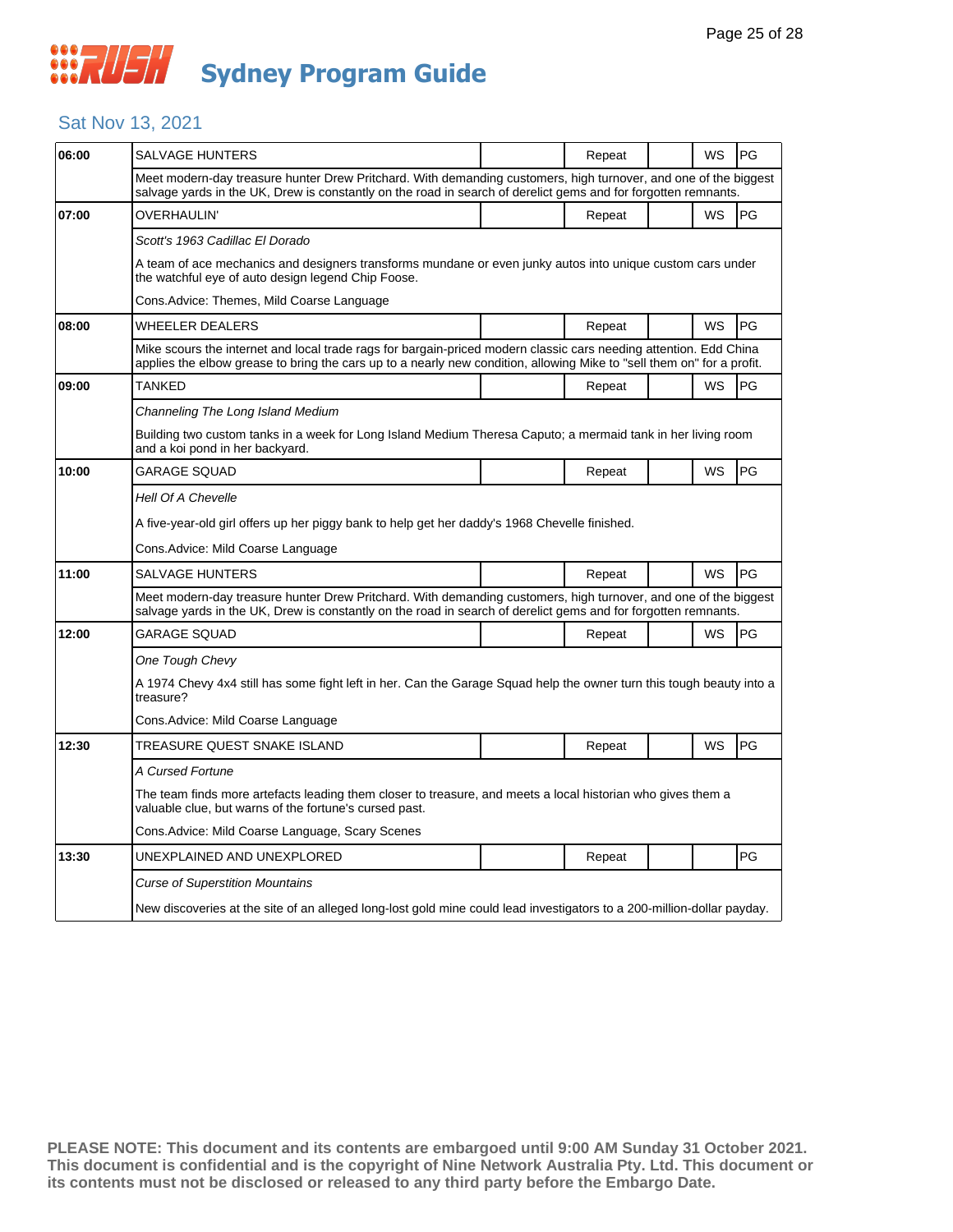### Sat Nov 13, 2021

| 14:30 | WHEELER DEALERS                                                                                                                                                                                                                             |  | Repeat |  | WS        | IPG. |  |  |
|-------|---------------------------------------------------------------------------------------------------------------------------------------------------------------------------------------------------------------------------------------------|--|--------|--|-----------|------|--|--|
|       | Mike scours the internet and local trade rags for bargain-priced modern classic cars needing attention. Edd China<br>applies the elbow grease to bring the cars up to a nearly new condition, allowing Mike to "sell them on" for a profit. |  |        |  |           |      |  |  |
| 15:30 | <b>OVERHAULIN'</b>                                                                                                                                                                                                                          |  | Repeat |  | <b>WS</b> | PG   |  |  |
|       | Scott's 1963 Cadillac El Dorado                                                                                                                                                                                                             |  |        |  |           |      |  |  |
|       | A team of ace mechanics and designers transforms mundane or even junky autos into unique custom cars under<br>the watchful eye of auto design legend Chip Foose.                                                                            |  |        |  |           |      |  |  |
|       | Cons.Advice: Themes, Mild Coarse Language                                                                                                                                                                                                   |  |        |  |           |      |  |  |
| 16:30 | TANKED                                                                                                                                                                                                                                      |  | Repeat |  | WS        | PG   |  |  |
|       | Channeling The Long Island Medium                                                                                                                                                                                                           |  |        |  |           |      |  |  |
|       | Building two custom tanks in a week for Long Island Medium Theresa Caputo; a mermaid tank in her living room<br>and a koi pond in her backyard.                                                                                             |  |        |  |           |      |  |  |
| 17:30 | <b>IRON RESURRECTION</b>                                                                                                                                                                                                                    |  | Repeat |  | WS        | PG   |  |  |
|       | Grim Reaper                                                                                                                                                                                                                                 |  |        |  |           |      |  |  |
|       | Martin Bros. Customs prepares to transform a 1970 Chevy C10 into a powerful autocross hot rod; Shag and<br>Amanda desperately search for a sturdy cab for the build.                                                                        |  |        |  |           |      |  |  |
|       | Cons. Advice: Mild Coarse Language                                                                                                                                                                                                          |  |        |  |           |      |  |  |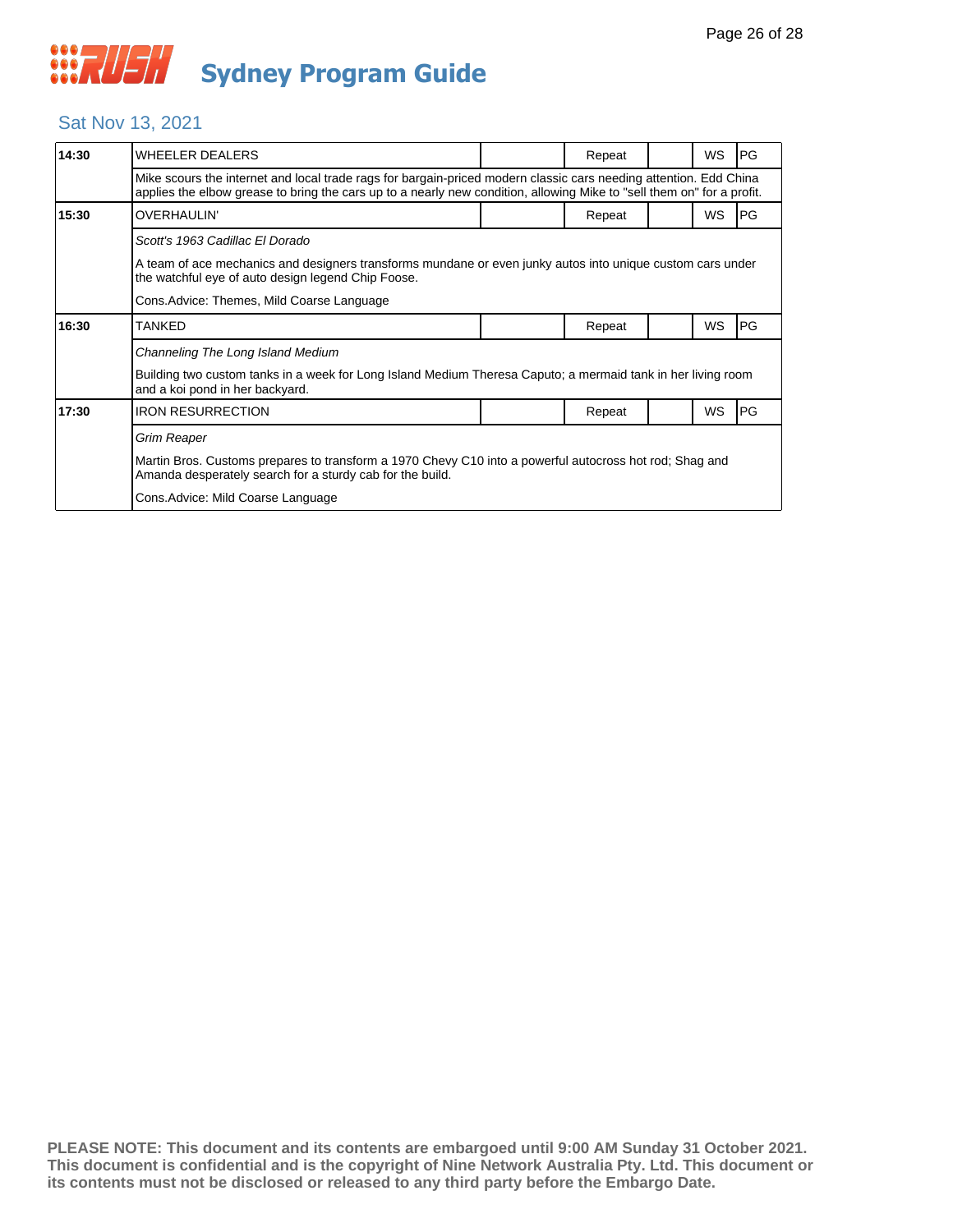## *CONSTRUSH* **Sydney Program Guide**

### Sat Nov 13, 2021

| 18:30 | <b>EXPEDITION UNKNOWN</b>                                                                                                                                                                                                            |  | Repeat |  | WS        | PG |  |  |
|-------|--------------------------------------------------------------------------------------------------------------------------------------------------------------------------------------------------------------------------------------|--|--------|--|-----------|----|--|--|
|       | Mysteries of the Dead Sea Scrolls                                                                                                                                                                                                    |  |        |  |           |    |  |  |
|       | Josh travels to the Holy Land to dig in with an archaeologist who has recently discovered new Dead Sea Scrolls.<br>Josh also sees cutting-edge technology restore scroll fragments in a way that could change how we read the Bible. |  |        |  |           |    |  |  |
| 19:30 | ALASKAN BUSH PEOPLE                                                                                                                                                                                                                  |  |        |  | WS        | M  |  |  |
|       | <b>Mountain Emergency</b>                                                                                                                                                                                                            |  |        |  |           |    |  |  |
|       | A medical emergency on the Wolfpack's ranch forces the family to become more resourceful as they continue to<br>build their dream on the mountain. Meanwhile, Gabe's hasty leap toward marriage has the family concerned.            |  |        |  |           |    |  |  |
|       | Cons. Advice: Mature Themes, Hunting Violence                                                                                                                                                                                        |  |        |  |           |    |  |  |
| 20:30 | ALASKA: THE LAST FRONTIER                                                                                                                                                                                                            |  |        |  | WS        | M  |  |  |
|       | <b>Chopper Rescue</b>                                                                                                                                                                                                                |  |        |  |           |    |  |  |
|       | The Kilcher family lives the frontier life in a homestead near Homer, Alaska, and deals with day-to-day challenges<br>without the use of modern amenities.                                                                           |  |        |  |           |    |  |  |
|       | Cons. Advice: Hunting Violence                                                                                                                                                                                                       |  |        |  |           |    |  |  |
| 21:30 | GOLD RUSH: DAVE TURIN'S LOST MINE                                                                                                                                                                                                    |  | Repeat |  | <b>WS</b> | M  |  |  |
|       | <b>Boundary Blowout</b>                                                                                                                                                                                                              |  |        |  |           |    |  |  |
|       | On the scent of big gold, Turin and his crew test the limits of the landowner's patience when they cut a fence to<br>access ground on his cattle grazing land. Dave investigates another promising hard rock mine.                   |  |        |  |           |    |  |  |
|       | Cons.Advice: Some Coarse Language                                                                                                                                                                                                    |  |        |  |           |    |  |  |
| 22:30 | <b>BERING SEA GOLD</b>                                                                                                                                                                                                               |  | Repeat |  | WS        | M  |  |  |
|       | <b>Uncharted Waters</b>                                                                                                                                                                                                              |  |        |  |           |    |  |  |
|       | Gold in Nome, Alaska, dries up, pushing miners to extreme new locations; Zeke heads miles offshore to Sledge<br>Island while Shawn seeks to build his empire with a new claim at the Bluff.                                          |  |        |  |           |    |  |  |
|       | Cons. Advice: Some Coarse Language, Some Violence                                                                                                                                                                                    |  |        |  |           |    |  |  |
| 23:30 | ALASKAN BUSH PEOPLE                                                                                                                                                                                                                  |  | Repeat |  | <b>WS</b> | M  |  |  |
|       | Mountain Emergency                                                                                                                                                                                                                   |  |        |  |           |    |  |  |
|       | A medical emergency on the Wolfpack's ranch forces the family to become more resourceful as they continue to<br>build their dream on the mountain. Meanwhile, Gabe's hasty leap toward marriage has the family concerned.            |  |        |  |           |    |  |  |
|       | Cons.Advice: Mature Themes, Hunting Violence                                                                                                                                                                                         |  |        |  |           |    |  |  |
| 00:30 | ALASKA: THE LAST FRONTIER                                                                                                                                                                                                            |  | Repeat |  | WS        | M  |  |  |
|       | Chopper Rescue                                                                                                                                                                                                                       |  |        |  |           |    |  |  |
|       | The Kilcher family lives the frontier life in a homestead near Homer, Alaska, and deals with day-to-day challenges<br>without the use of modern amenities.                                                                           |  |        |  |           |    |  |  |
|       | Cons.Advice: Hunting Violence                                                                                                                                                                                                        |  |        |  |           |    |  |  |
| 01:30 | TANKED                                                                                                                                                                                                                               |  | Repeat |  | WS        | PG |  |  |
|       | Channeling The Long Island Medium                                                                                                                                                                                                    |  |        |  |           |    |  |  |
|       | Building two custom tanks in a week for Long Island Medium Theresa Caputo; a mermaid tank in her living room<br>and a koi pond in her backyard.                                                                                      |  |        |  |           |    |  |  |